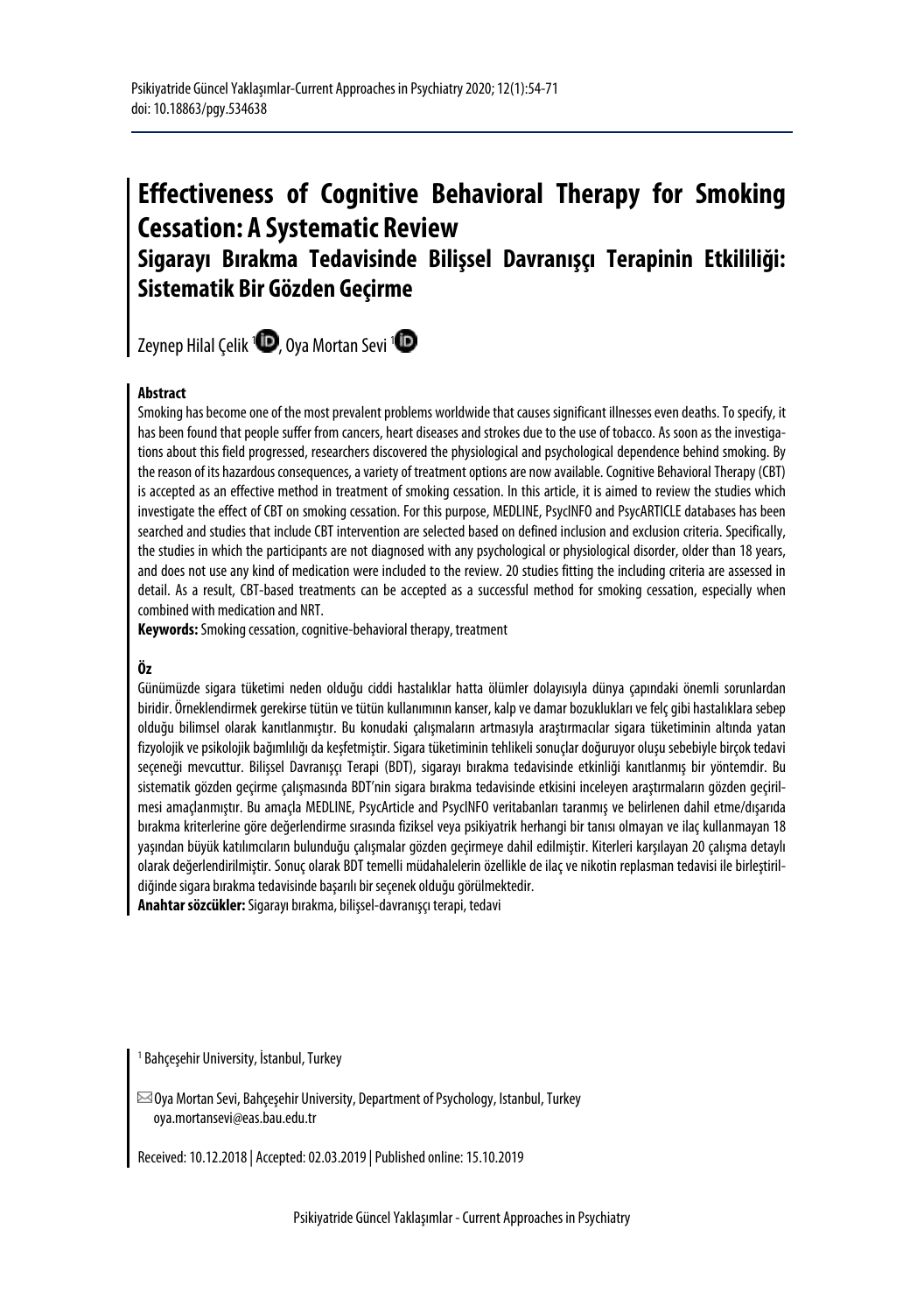**SMOKING** has become a worldwide problem with serious consequences such as morbidity and mortality (Becoña et al. 2013). Specifically, smoking increases the risk for heart diseases, cancer and stroke (American Cancer Society 2007, Lichtenstein & Glasgow 1992). Additionally, statistics have shown that due to smoking, 6 million people die per year (WHO 2014). But in fact, it is the most preventable cause of morbidity and mortality (Centers for Disease Control & Prevention 2008).

Smoking is classified under the tobacco use disorder in DSM-V (2013), and to get the diagnosis at least two of the following impairments should be present within the last 12-months and lead to significant distress or impairment: taking the tobacco in large amounts that is more than intended, persistent desire or unsuccessful efforts to cut down or control the use, spending excessive times with smoking related activities, cravings or strong desires to use tobacco, due to recurrent tobacco use failing at school, work or home, despite having social or interpersonal problems because of it, continuing to use tobacco, decreased social or occupational activities due to tobacco use, recurrent use of tobacco in physically dangerous situations, continued tobacco use despite the knowledge of its consequences, developing tolerance that is increasing the amount of use in order to reach the desired effect, and experiencing withdrawal (American Psychiatric Association 2013).

In fact, due to nicotine in it, smoking is not only a psychological but also a pharmacological addiction that explains why nicotine addiction has the lowest treatment rates among others (O'Brien & McLellan 1996). A chronic course of cigarette dependence and treatment interventions is evident from the fact that only 1 out of 40 people successfully complete smoking cessation (Şengezer 2016). It has been found that nicotine reaches the brain fastest among substances and travels through central and peripheral nervous systems (Fiore et al 2008, Guimaraes et al. 2014). Effects of nicotine and its travel make physiological changes in body, therefore body becomes addicted to it (American Lung Association 1995). Furthermore, as Dziegielewski and Eater (2000) emphasized, smokers may experience withdrawal symptoms and cravings due to physiological component of nicotine addiction. Writers also mention that not every smoker are nicotine dependent, so, intervention should be considered accordingly.

Most common smoking cessation interventions are Nicotine Replacement Therapy (NRT) such as nicotine patches, gums, nasal sprays; medications such as Bupropion, Varenicline; and non-pharmacological interventions (Fiore et al. 2008). However, it should be taken into the consideration that pharmacological interventions come with the risk of side effects such as skin irritation or more seriously seizures (Cahill et al. 2013). Non-pharmacological interventions could be considered as counselling from quit-lines (Stead et al. 2013), intervention through internet or mobile phone applications (Fiore et al. 2008), motivational interviewing (Lindson-Hawley et al. 2015), and/or cognitive behavioral therapies (Fiore et al. 2008).

Cognitive behavioral therapy (CBT) mainly works on the interaction between emotions, thoughts and behaviors that is saying how one feels or thinks has an effect on the way he/she will behave or the other way around (Beck 2011). In general, CBT takes between 10-20 sessions and aims to identify problem, set goals relatedly, collect data for the formulation of the problem, teach coping skills and problems solving strategies, construct adaptive thoughts and beliefs instead of maladaptive ones and prevent relapse (Somers 2007).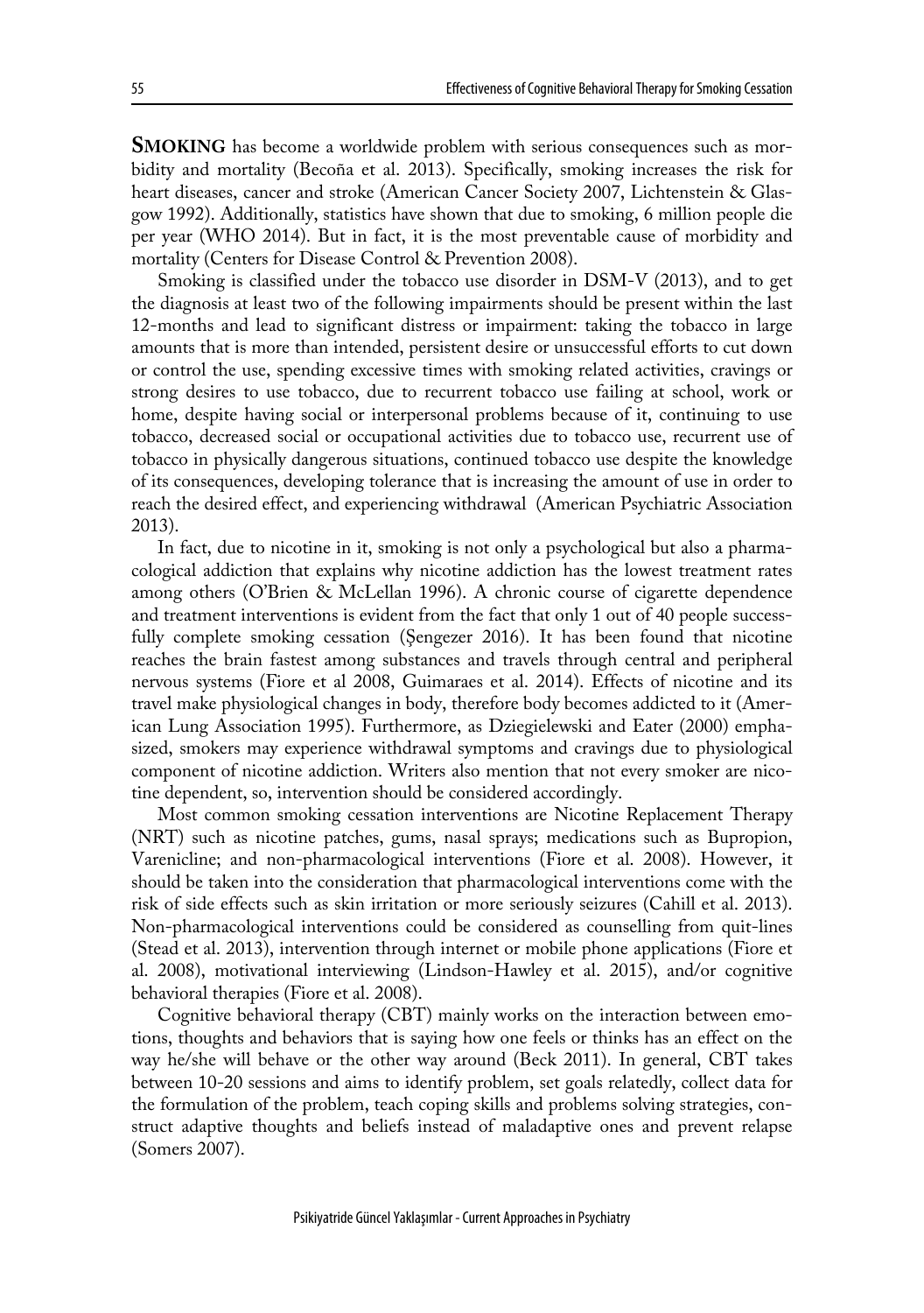CBT has found to be an evidence-based and highly structured intervention for smoking cessation (Hollon & Beck 2004). And there are several studies that have shown how efficient cognitive-behavioral intervention for the people who want to quit smoking (Rüther et al. 2017). As López-Núñez and colleagues (2016a) suggested that a CBT program for smoking cessation could begin with informing smokers about the tobacco, making sure about smokers' willingness to attend the sessions and quit smoking, and informing them about the process including nicotine fading. Followingly, using the techniques such as stimulus control, cognitive restructuring, coping strategies, contingency management, assertiveness training, communication training and relapse prevention are highly suggested (Cavallo et al. 2007). The importance of the cognitive intervention on smoking cessation is considerably high; because unless people change their positive assumptions about smoking they will feel weak, missing and punished without a cigarette and relapse (Şengezer 2016). Similarly, behavioral therapy will be beneficial for people to quit not only with helping them to cope better with the withdrawal symptoms but also with activity scheduling in which decreasing the stress and increasing the relaxation are aimed at (Kılınç 2010, Argüder et al. 2013).

| <b>Study</b>                                                   | <b>Population</b>                                                                                                                        | Treat-                                                                                                                                | <b>CBT Tech-</b>                                                                                                                                                                                                                                                    | Randomi- | Inde-    | <b>Measurement</b>                                                                                                                  | Dro                     | <b>Results</b>                                                  | E.S                |
|----------------------------------------------------------------|------------------------------------------------------------------------------------------------------------------------------------------|---------------------------------------------------------------------------------------------------------------------------------------|---------------------------------------------------------------------------------------------------------------------------------------------------------------------------------------------------------------------------------------------------------------------|----------|----------|-------------------------------------------------------------------------------------------------------------------------------------|-------------------------|-----------------------------------------------------------------|--------------------|
|                                                                |                                                                                                                                          | ment                                                                                                                                  | niques                                                                                                                                                                                                                                                              | zation   | pendent  |                                                                                                                                     | p-                      |                                                                 |                    |
|                                                                |                                                                                                                                          | Group                                                                                                                                 |                                                                                                                                                                                                                                                                     |          | Assessor |                                                                                                                                     | out                     |                                                                 |                    |
| Cinciripini<br>et al.<br>(1994)<br>MEDLINE<br><b>PsychINFO</b> | 34 smokers<br>(19 men, 15<br>women)<br>At least 1<br>pack of<br>cigarettes                                                               | Group 1<br>(CBT)<br>$(n=17)$<br><b>or</b><br>Group 2<br>(control)<br>$(n=17)$                                                         | Group 1:<br>scheduled<br>smoking,<br>cessation and<br>relapse<br>prevention<br>based on CBT                                                                                                                                                                         | No       | No       | Pre-post<br>treatment:<br>Baseline, weeks<br>1-4, 5&9 weeks<br>and 6&12<br>months                                                   | $\overline{\mathbf{?}}$ | 24-hour<br>abstinance<br>at 5&9<br>weeks and<br>6&12<br>months: | $\overline{\cdot}$ |
|                                                                |                                                                                                                                          |                                                                                                                                       | Group 2: self-<br>help control<br>condition<br>receive "I Ouit<br>Kit" (Kit<br>includes<br>question-<br>naires and<br>tips for<br>quitting)                                                                                                                         |          |          | Abstinance<br>rates:<br>24-hour ppa<br>$CO$ level $<$ 7 ppm                                                                         |                         | Group $1 >$<br>Group 2                                          |                    |
| Cinciripini<br>et al.<br>(1996)<br>Psy-<br>chARTICLE           | 64 smokers<br>from the<br>community<br>(19 men, 45<br>women)<br>3-years of<br>smoking<br>history<br>At least 15<br>cigarettes per<br>day | Behavioral<br>Treatment<br>alone (BT)<br>$(n=32)$<br><b>or</b><br>Behavioral<br>Treatment<br>+ Nicotine<br>Patch<br>(BTP)<br>$(n=32)$ | <b>BT: Cognitive</b><br>behavioral<br>techniques<br>for smoking<br>cessation and<br>urge to<br>smoke.<br>(a) time and<br>contingency<br>manage-<br>ment,<br>(b) stress<br>inoculation,<br>(c) assertion<br>training,<br>(d) tech-<br>niques to<br>improve<br>sleep, | Yes      | No       | Pre-post<br>treatment:<br>baseline, 1, 3, 6,<br>and 12 months<br>follow up<br>Smoking<br>abstinance:<br>24-hour ppa<br>$CO < 6$ ppm | $\overline{\mathbf{?}}$ | Abstinance<br>at 3, 6, 12<br>months:<br>BTP > BT                |                    |

**Table1. Methodological characteristics of CBT studies**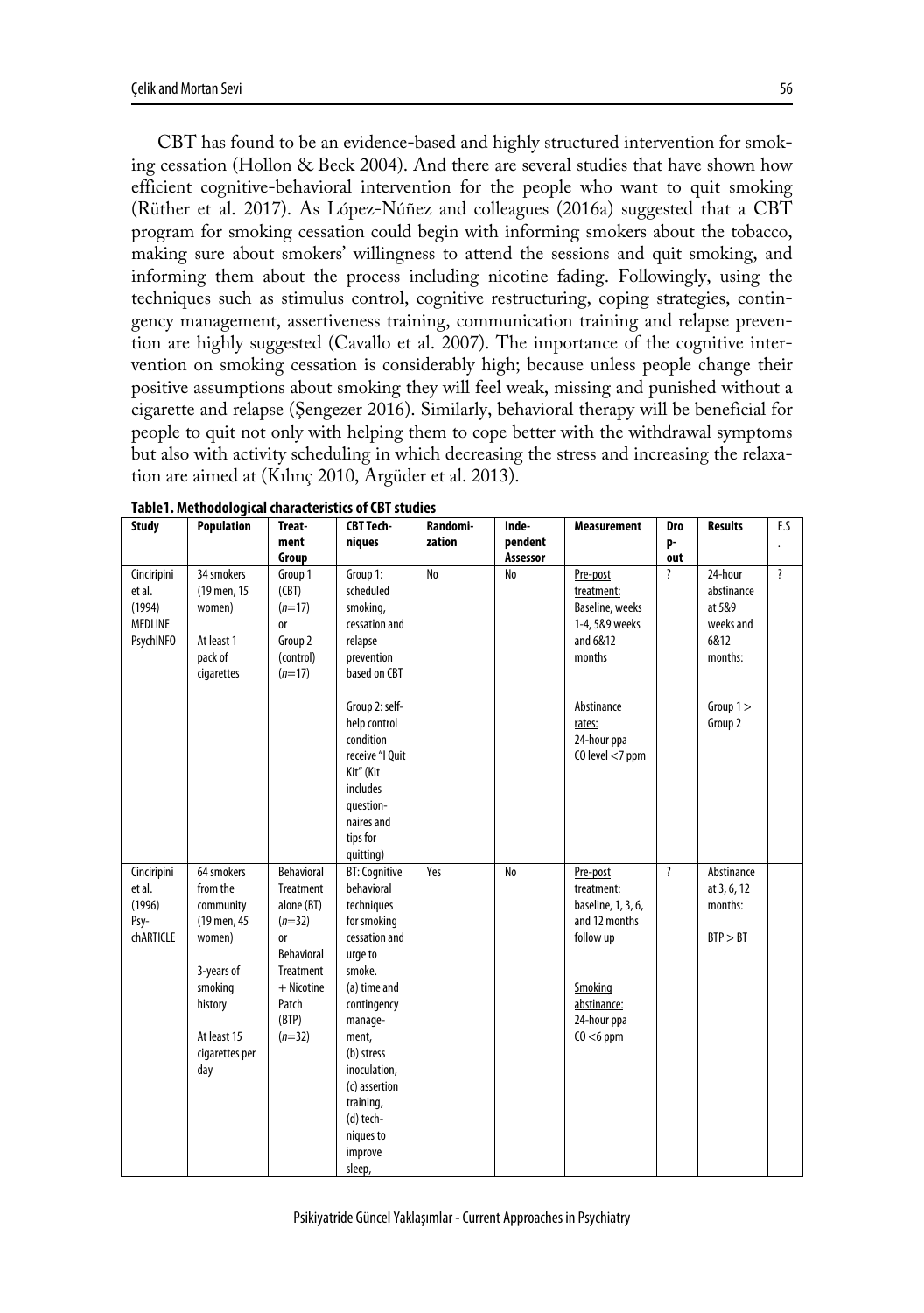|                                                         |                                                                                                                                                                                    |                                                                                                                                                                                                                     | exercise, and<br>scheduling of<br>positive<br>events.                                                                                                                                                                                                 |     |     |                                                                                                                                                                                                                     |    |                                                                                                                                                 |                         |
|---------------------------------------------------------|------------------------------------------------------------------------------------------------------------------------------------------------------------------------------------|---------------------------------------------------------------------------------------------------------------------------------------------------------------------------------------------------------------------|-------------------------------------------------------------------------------------------------------------------------------------------------------------------------------------------------------------------------------------------------------|-----|-----|---------------------------------------------------------------------------------------------------------------------------------------------------------------------------------------------------------------------|----|-------------------------------------------------------------------------------------------------------------------------------------------------|-------------------------|
| Hall et al.<br>(1998)<br>MEDLINE<br><b>PsychINFO</b>    | 199 smokers<br>(89 men, 110<br>women)<br>At least 10<br>cigarettes per<br>day<br>65 of<br>participants<br>have MDD<br>history, 50<br>participants<br>have<br>recurrent<br>episodes | Nortripty-<br>$line + CBT$<br>$(n=51)$<br>Nortripty-<br>$line +$<br><b>Health</b><br>Education<br>(HE)<br>$(n=48)$<br>$Placebo +$<br><b>CBT</b><br>$(n=52)$<br>Placebo +<br>Health<br>Education<br>(HE)<br>$(n=48)$ | <b>HE: Health</b><br>related<br>information<br>$+$ plan<br>development<br>to quit<br>CBT: based on<br>Hall et al.<br>(1994) and<br>mood<br>management<br>including<br>working with<br>thoughts and<br>activities                                      | Yes | No  | Pre-post<br>treatment:<br>Baseline, at<br>weeks 12, 24,<br>38, and 64.<br>Abstinance<br>rates:<br>CO level of 10<br>ppm or less<br>Cotinine level<br>of 341 nmol/L or<br>less                                       | 47 | Abstinance:<br>Nortripty-<br>line<<br>Placebo<br>For MDD<br>history<br>positive<br>partici-<br>pants:<br>CBT > HE                               | 2.3                     |
| Pollak et<br>al. (2007)<br><b>PsychINFO</b>             | 181 pregnant<br>women in<br>their 13 to 25<br>weeks of<br>pregnancy<br>At least 100<br>cigarettes in<br>their lifetime                                                             | <b>CBT</b><br>$(n=59)$<br><sub>0r</sub><br>$CBT + NRT$<br>$(n=122)$                                                                                                                                                 | CBT counsel-<br>ing procedure<br>based on:<br>- motivation-<br>al interview-<br>ing,<br>-social<br>cognitive<br>theory and<br>transtheoreti-<br>cal model of<br>behavior<br>change                                                                    | Yes | Yes | Pre-post<br>treatment:<br>baseline, 7<br>weeks post<br>randomization.<br>38 weeks<br>gestation, and 3<br>months<br>postpartum<br>Smoking<br>abstinance:<br>7-day ppa<br>CO level of $<$ 10<br>ppm                   | 31 | Abstinance<br>throughout<br>pregnancy<br>measure-<br>ments but<br>not at<br>postpar-<br>tum:<br>$CBT + NRT$<br>$>$ CBT                          | $\overline{\mathbf{?}}$ |
| Schmitz et<br>al. (2007)<br>MEDLINE<br><b>PsychINFO</b> | 154 women<br>who are<br>between 30-<br>70 years of<br>age<br>At least 10<br>cigarettes per<br>day                                                                                  | $Placebo +$<br>Standard<br>Treatment<br>(ST)<br>$(n=37)$<br><b>or</b><br>$Placebo +$<br><b>CBT</b><br>$(n=39)$<br><b>or</b><br>Bupropion<br>+ ST<br>$(n=37)$<br><b>or</b><br>Bupropion<br>$+$ CBT<br>$(n=41)$       | <b>CBT</b> based on<br>relapse<br>prevention<br>model of<br>Marlatt &<br>Gordon<br>(1985)<br>1)smoking<br>triggers are<br>identified<br>2) functional<br>analysis<br>3) working on<br>lapses<br>4) balancing<br>the lifestyle<br>5)problem<br>solving | Yes | Yes | Pre-post<br>treatment:<br>baseline, target<br>quit day, end of<br>treatment,<br>follow up at 3, 6,<br>9, and 12<br>months<br>Smoking<br>abstinance:<br>7-day ppa<br>$CO < 10$ ppm<br>Cotinine level<br>$<$ 15 ng/ml | 69 | Abstinance<br>at end of<br>treatment,<br>follow up<br>at 3, 6, 9,<br>and 12<br>months:<br>Bupropion<br>$+$ CBT $>$<br><b>Bupropion</b><br>$+ST$ | $\overline{\mathbf{?}}$ |
| Hall et al.<br>(2009)<br>MEDLINE                        | 402 partici-<br>pant who are<br>older than 50<br>years old<br>(160 women,<br>242 men)                                                                                              | Standard<br>Treatment<br>(ST)<br>$(n=100)$<br><b>or</b><br>Extended                                                                                                                                                 | ST: 12-week<br>of group<br>$countening +$<br>$NRT +$<br>Bupropion                                                                                                                                                                                     | Yes | No  | Pre-post<br>treatment:<br>Baseline, weeks<br>12, 24, 52, 64,<br>and 104                                                                                                                                             | 59 | Abstinance<br>in two-year<br>period:<br>$E-CBT>E-$<br>NRT and ST                                                                                | $\overline{\cdot}$      |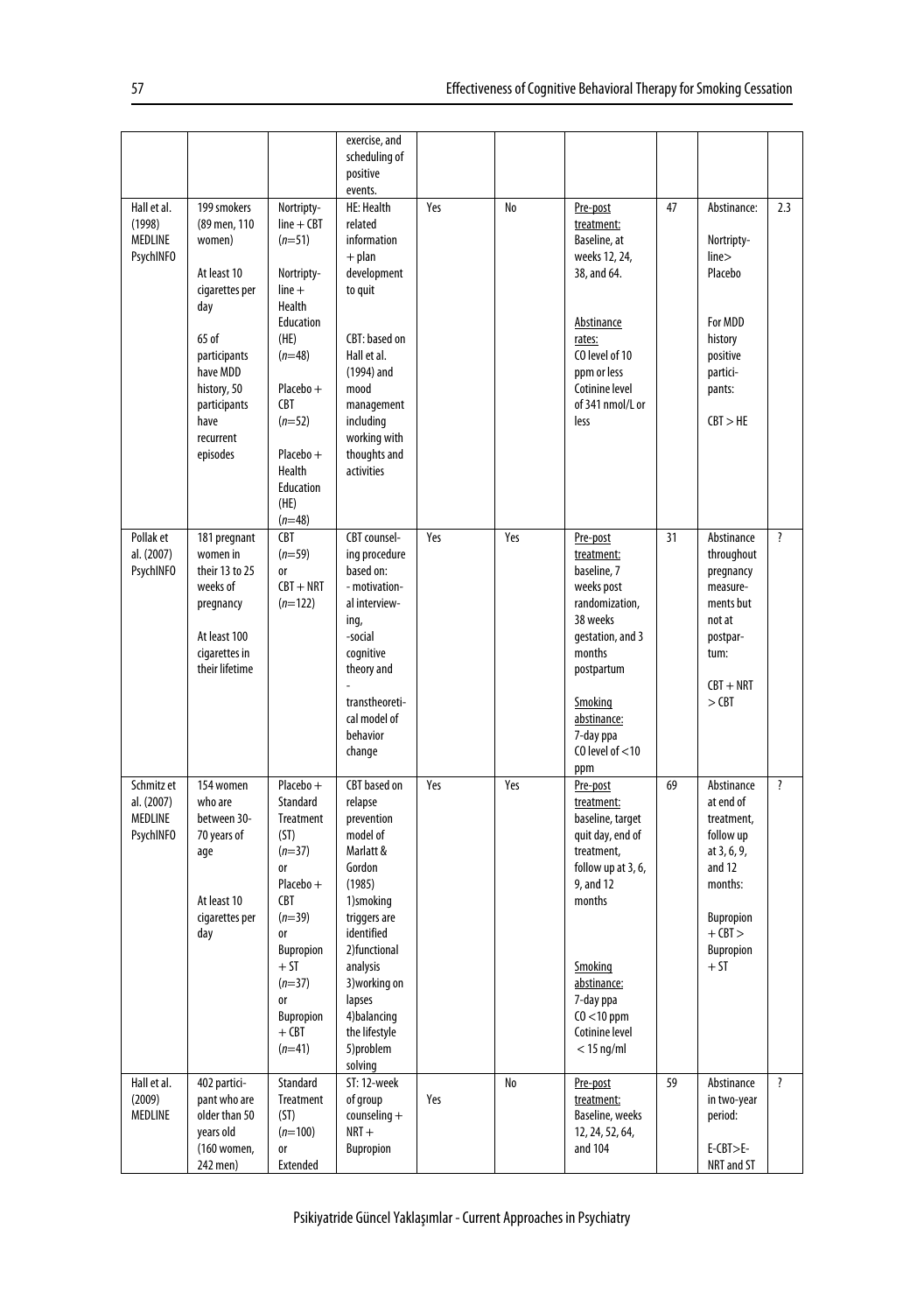|                                                                          | At least 10<br>cigarettes per<br>day                                                                                                                 | CBT<br>$(n=99)$<br><b>or</b><br>Extended<br>Combined<br>$E-NRT+E-$<br><b>CBT</b><br>$(n=104)$<br><b>or</b><br>Extended<br><b>NRT</b><br>-40 weeks<br>of nicotine<br>gum-<br>$(n=99)$                                                                                                                                                         | E-CBT: 11<br>sessions of<br>cognitive<br>behavioral<br>therapy<br>1) eliciting<br>motivation<br>2)mood<br>management<br>3) weight<br>control<br>4)social<br>support<br>5) working<br>with<br>dependence<br>and with-<br>drawal     |     |     | Smoking<br>abstinance:<br>7-day ppa<br>CO level of 10<br>ppm or less<br>Anata-<br>bine/anabasine<br>levels of 2<br>mg/ml or less                                 |    |                                                                                                 |                    |
|--------------------------------------------------------------------------|------------------------------------------------------------------------------------------------------------------------------------------------------|----------------------------------------------------------------------------------------------------------------------------------------------------------------------------------------------------------------------------------------------------------------------------------------------------------------------------------------------|------------------------------------------------------------------------------------------------------------------------------------------------------------------------------------------------------------------------------------|-----|-----|------------------------------------------------------------------------------------------------------------------------------------------------------------------|----|-------------------------------------------------------------------------------------------------|--------------------|
| Hernan-<br>dez-Lopez<br>et al.<br>(2009)<br>Psy-<br>chARTICLE<br>MEDLINE | 81 partici-<br>pants from<br>Spain (29<br>men, 52<br>women)<br>At least 5-<br>years of<br>smoking<br>history<br>At least 10<br>cigarettes per<br>day | Ac-<br>ceptance<br>and<br>Commit-<br>ment<br>Therapy<br>(ACT)<br>$(n=43)$<br><b>or</b><br><b>CBT</b><br>$(n=38)$                                                                                                                                                                                                                             | ACT: value of<br>quitting,<br>willingness<br>and ac-<br>ceptance<br>of thoughts,<br>emotions.<br>and sensa-<br>tions related<br>to quitting<br>CBT: prepara-<br>tion to quit,<br>quit,<br>maintanance<br>and relapse<br>prevention | Yes | Yes | Pre-post<br>treatment:<br>baseline, end of<br>treatment, and<br>follow ups at 3,<br>6, and 12<br>months.<br>Smoking<br>abstinance:<br>30-day ppa<br>$CO < 5$ ppm | 38 | Intent-to-<br>treat<br>analysis of<br>12 month<br>follow up:<br>ACT > CBT                       | ?                  |
| Rovina et<br>al. (2009)<br><b>MEDLINE</b>                                | 205 smokers<br>(125 men, 80<br>women)<br>At least 15<br>cigarettes per<br>day for the<br>past year                                                   | Group A:<br>Bupropion<br>$+15$ min.<br>brief<br>individual<br>counseling<br>$(n=94)$<br><b>or</b><br>Group B:<br>Bupropion<br>$\ddot{}$<br>Nonspecif-<br>ic<br>support-<br>ive,&<br>motiva-<br>tional<br>group<br>therapy<br>$(NSGT)(n=$<br>35)<br>0r<br>Group C:<br>Bupropion<br>$+$ CBGT<br>$(n=40)$<br><b>or</b><br>Group D:<br>Only CBGT | CBT proce-<br>dures to<br>- change<br>thoughts,<br>beliefs and<br>behaviors<br>about<br>quitting and<br>- working on<br>negative<br>affect                                                                                         | Yes | No  | Pre-post<br>treatment:<br>baseline, end of<br>therapy, follow<br>up at 3, 6, 9, and<br>12 months<br>Continous<br>abstinance:<br>$CO < 10$ ppm                    | 21 | Abstinance<br>at end of<br>therapy:<br>B > A > C<br>> 0<br>At 12<br>months:<br>C > A > B<br>> 0 | $\overline{\cdot}$ |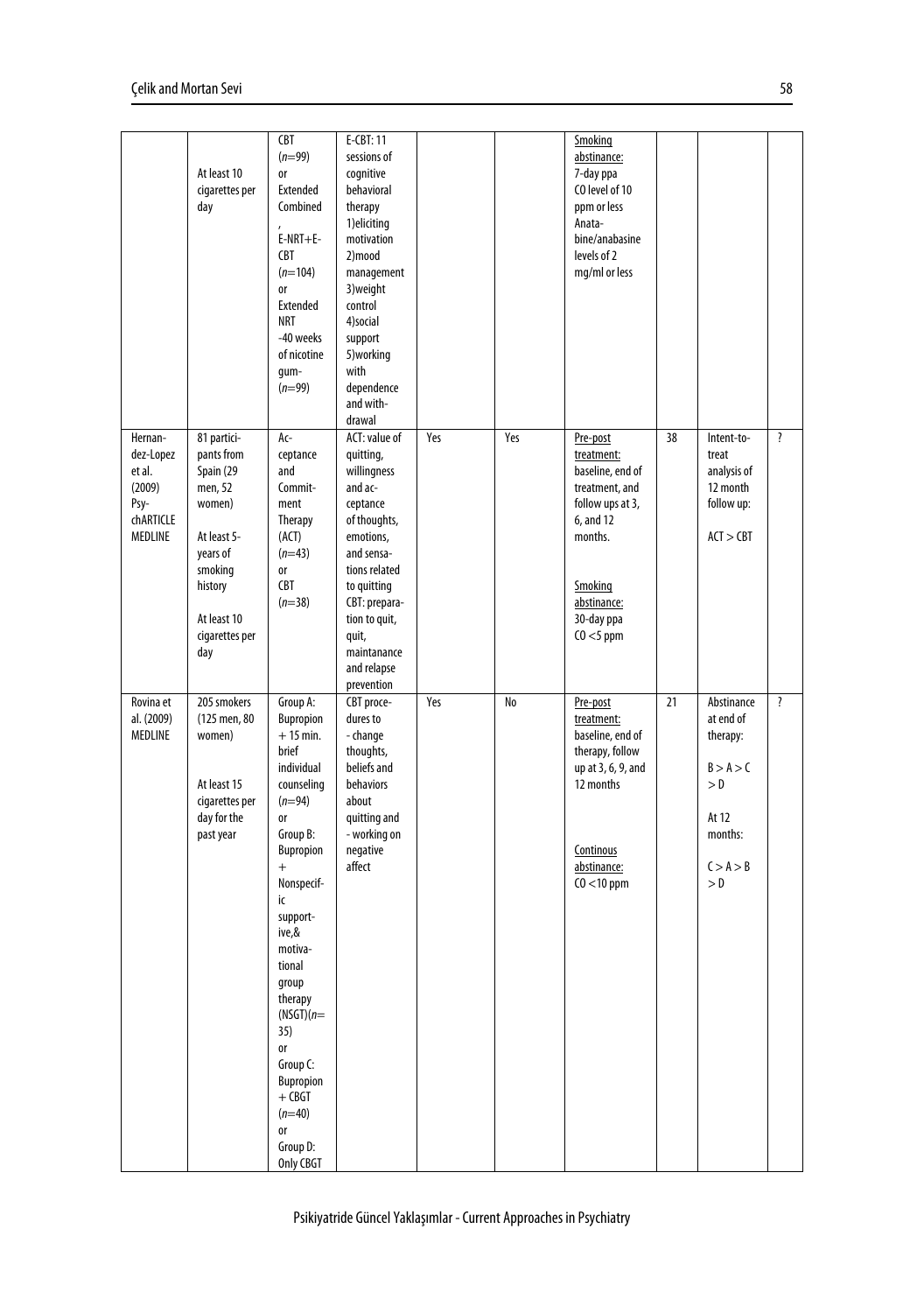|                                                   |                                                                                                                                                                     | $(n=36)$                                                                                                                                                                                     |                                                                                                                                                                                                                                                                                                                   |     |    |                                                                                                                                                                                                          |                    |                                                                                                                 |                         |
|---------------------------------------------------|---------------------------------------------------------------------------------------------------------------------------------------------------------------------|----------------------------------------------------------------------------------------------------------------------------------------------------------------------------------------------|-------------------------------------------------------------------------------------------------------------------------------------------------------------------------------------------------------------------------------------------------------------------------------------------------------------------|-----|----|----------------------------------------------------------------------------------------------------------------------------------------------------------------------------------------------------------|--------------------|-----------------------------------------------------------------------------------------------------------------|-------------------------|
| Hendricks<br>et al.<br>(2010)<br><b>PsychINFO</b> | 199 partici-<br>pants who are<br>older than 50<br>years of age<br>(117 men, 82<br>women)<br>At least 10<br>cigarettes per<br>day                                    | <b>Extended</b><br>$CBT$ (E-<br>CBT)<br>$(n=99)$<br><b>or</b><br>Standard<br><b>Treatment</b><br>(ST)<br>$(n=100)$                                                                           | ST: Bupropi-<br>on, nicotine<br>qum and<br>counseling<br>E-CBT: further<br>take individ-<br>ual counsel-<br>ing sessions:<br>1) motivation<br>to quit<br>2)mood<br>management<br>3) weight<br>control<br>4)social<br>support<br>5) dealing<br>with<br>withdrawal<br>symptoms                                      | Yes | No | Pre-post<br>treatment:<br>Baseline, weeks<br>12, 24, 52, 64,<br>104.<br>Smoking<br>abstinance:<br>7-day ppa<br>CO level of 10<br>ppm or less<br>Anata-<br>bine/anabasine<br>levels of 2<br>mg/ml or less | 20                 | 7 day ppa<br>at week 64:<br>$E-CBT > ST$<br>Abstinance<br>self-<br>efficacy<br>over week<br>52:<br>$E-CBT > ST$ | $\overline{\mathbf{?}}$ |
| Alterman<br>et al.<br>(2011)<br>MEDLINE           | 240 partici-<br>pants who<br>met diagnosis<br>of Nicotine<br>dependence<br>(DSM-IV-TR)<br>(122 men,<br>118 women)<br>At least 1<br>pack of<br>cigarettes per<br>day | Low-<br>intensity<br>treatment<br>(LI)<br>$(n=80)$<br><b>or</b><br>Middle-<br>intensity<br>treatment<br>(MI)<br>$(n=80)$<br><b>or</b><br>High-<br>intensity<br>treatment<br>(HI)<br>$(n=80)$ | LI: 8 weeks of<br>$NRT +$<br>instructional<br>$video tapes +$<br>$1$ ad-<br>vice&educati<br>on (A&E)<br>session with a<br>nurse<br>practitioner<br>(NP)<br>MI: additional<br>3 weeks of<br>A&E sessions<br>HI: in addition<br>to aforemen-<br>tioned<br>treatments<br>12 weeks of<br>individualized<br><b>CBT</b> | Yes | No | Pre-post<br>treatment:<br>baseline, at<br>weeks 9, 26 and<br>52<br>Smoking<br>abstinance<br>rates:<br><b>Breath CO lower</b><br>than 9 ppm<br>Cotinine level <<br>200 ng/ml                              | $\overline{\cdot}$ | High<br>Intensity<br>treatment<br>qave<br>highest<br>smoking<br>abstinance                                      | $\overline{\cdot}$      |
| Hall et al.<br>(2011)<br><b>MEDLINE</b>           | 406 partici-<br>pants (247<br>men, 159<br>women)<br>At least 10<br>cigarettes per<br>day                                                                            | $ST(n=81)$<br><b>or</b><br>Drug<br>$(n=81)$<br><b>or</b><br>Placebo +<br>Drug<br>$(n=81)$<br>or<br>$CBT +$<br>Drug<br>$(n=80)$<br><b>or</b><br>$CBT +$<br>Placebo<br>$(n=83)$                | For the first<br>12 weeks all<br>participants<br>$qet$ NRT $+$<br>$B$ upropion $+$<br>Counseling<br>For extended<br>treatment<br>there are 5<br>conditions<br>CBT: motiva-<br>tional<br>intervention,<br>-working on<br>dysphoria<br>(mood                                                                        | Yes | No | Pre-post<br>treatment:<br>Baseline, weeks<br>12, 24, 52, 64<br>and 104<br>Smoking<br>abstinance<br>rates:<br>7-day ppa<br>CO level of 10<br>ppm or less<br>Cotinine level of<br>60 ng/ml or less         | 68                 | 7-day ppa:<br>At weeks<br>64 and 104<br>CBT ><br>others                                                         | $\overline{\cdot}$      |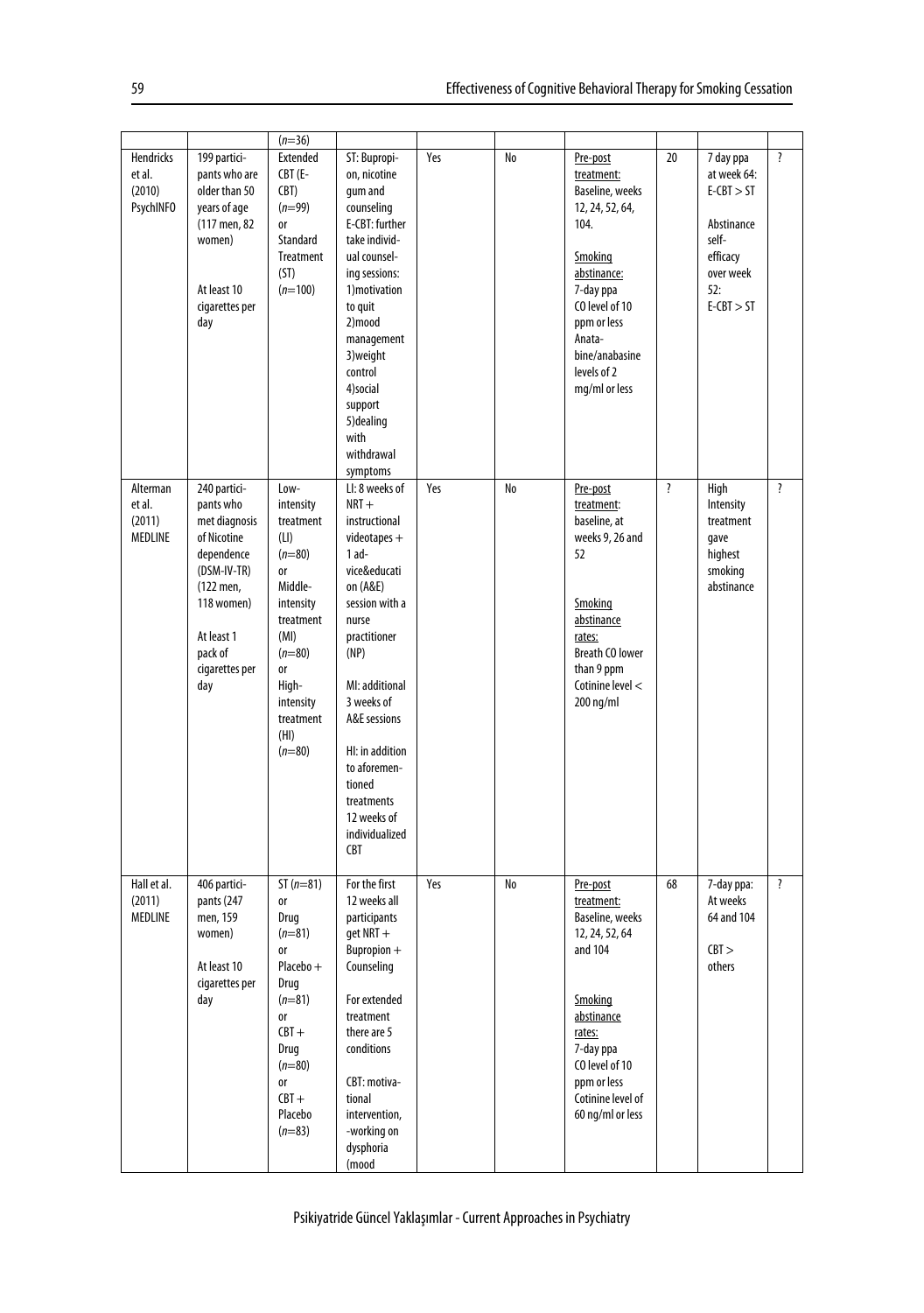|                                                                   |                                                                                                                                           |                                                                                                                                                                                                         | manage-<br>ment),<br>-dealing with<br>dependence<br>and with-<br>drawal,<br>-social<br>support and<br>-weight gain                                                                                                                                                                                  |     |    |                                                                                                                                                                                     |    |                                                                                                                                                                                    |                    |
|-------------------------------------------------------------------|-------------------------------------------------------------------------------------------------------------------------------------------|---------------------------------------------------------------------------------------------------------------------------------------------------------------------------------------------------------|-----------------------------------------------------------------------------------------------------------------------------------------------------------------------------------------------------------------------------------------------------------------------------------------------------|-----|----|-------------------------------------------------------------------------------------------------------------------------------------------------------------------------------------|----|------------------------------------------------------------------------------------------------------------------------------------------------------------------------------------|--------------------|
| Wittchen<br>et al.<br>(2011)<br>MEDLINE                           | 467 smokers<br>(226 men,<br>241 women)<br>Being current<br>regular<br>smokers                                                             | Bupropion<br>$(n=108)$<br><b>or</b><br>Nicotine<br>Replace-<br>ment<br>Therapy<br>$(NRT)(n=1)$<br>05)<br>0r<br>CBT<br>$(n=175)$<br><b>or</b><br>Motiva-<br>tional<br>Interview-<br>ing (MI)<br>$(n=81)$ | MI<br>$+$<br>CBT: addi-<br>tional four or<br>five counsel-<br>ing sessions<br>$+$<br>CBT proce-<br>dure for<br>smoking<br>cessation<br>(quit day<br>preparation,<br>dealing with<br>withdrawal,<br>relapse<br>prevention<br>etc.)<br>$+$<br>CBT self-help<br>manual<br>$+$<br>Homework<br>exercises | Yes | No | Pre-post<br>treatment:<br>baseline, at<br>weeks 2, 4, 12<br>(posttreatment)<br>Smoking<br>abstinance:<br>7-day ppa (point<br>prevalence<br>abstinance)                              | 65 | Abstinance<br>at the end<br>of treat-<br>ment:<br>BUP > NRT<br>$>$ CBT $>$ MI                                                                                                      | $\overline{\cdot}$ |
| Park et al.<br>(2014)<br>MEDLINE                                  | 30 men with<br>moderate<br>level nicotine<br>dependence<br>based on the<br>Fagerström<br>Test<br>Daily smokers                            | <b>Virtual Cue</b><br>Exposure<br>Therapy<br>(CET)<br>$(n=15)$<br><b>or</b><br>CBT<br>$(n=15)$                                                                                                          | CBT treat-<br>ment<br>included:<br>1) education<br>about<br>smoking<br>cessation<br>2) working<br>with<br>withdrawal<br>symtpoms<br>3) dealing<br>with high risk<br>situations<br>4)cognitive<br>reconstruc-<br>tion<br>5) stress<br>management                                                     | No  | No | Pre-post<br>treatment:<br>baseline (week<br>$0$ ), end of<br>treatment (week<br>4), follow up<br>(week 12)<br>Smoking<br>abstinance:<br><b>Expiratory CO</b><br>level of at least 6 | ?  | Abstinance<br>at the end<br>of treat-<br>ment<br>(week 4):<br>10<br>participant<br>in CET, 11<br>participant<br>in CBT<br>At week<br>12:<br>7 partici-<br>pant in CET,<br>8 in CBT | $\overline{\cdot}$ |
| Secades-<br>Villa et al.<br>(2014)<br><b>PsychINFO</b><br>MEDLINE | 92 treatment<br>seeking daily<br>smokers (33<br>men, 59<br>women) who<br>met the<br>criteria for<br>nicotine<br>dependence<br>(DSM-IV-TR) | <b>CBT</b><br>$(n=39)$ or<br>$CBT +$<br>Contin-<br>qency<br>Manage-<br>ment (CM)<br>$(n=43)$                                                                                                            | CBT interven-<br>tion:<br>1)informing<br>about<br>tobacco<br>2) behavioral<br>contract<br>3)self<br>monitoring<br>4) stimulus<br>control                                                                                                                                                            | Yes | No | Pre-post<br>treatment:<br>Baseline, post-<br>treatment, 1-<br>month and 6-<br>month follow-<br>up<br>Treatment<br>retention, point-<br>prevalance                                   | 11 | <b>Treatment</b><br>retention:<br>$CBT + CM$<br>$>$ CBT<br>Abstinance<br>at post-<br>treatment,<br>1 and $6$<br>month<br>follow-up:                                                | .42<br>3           |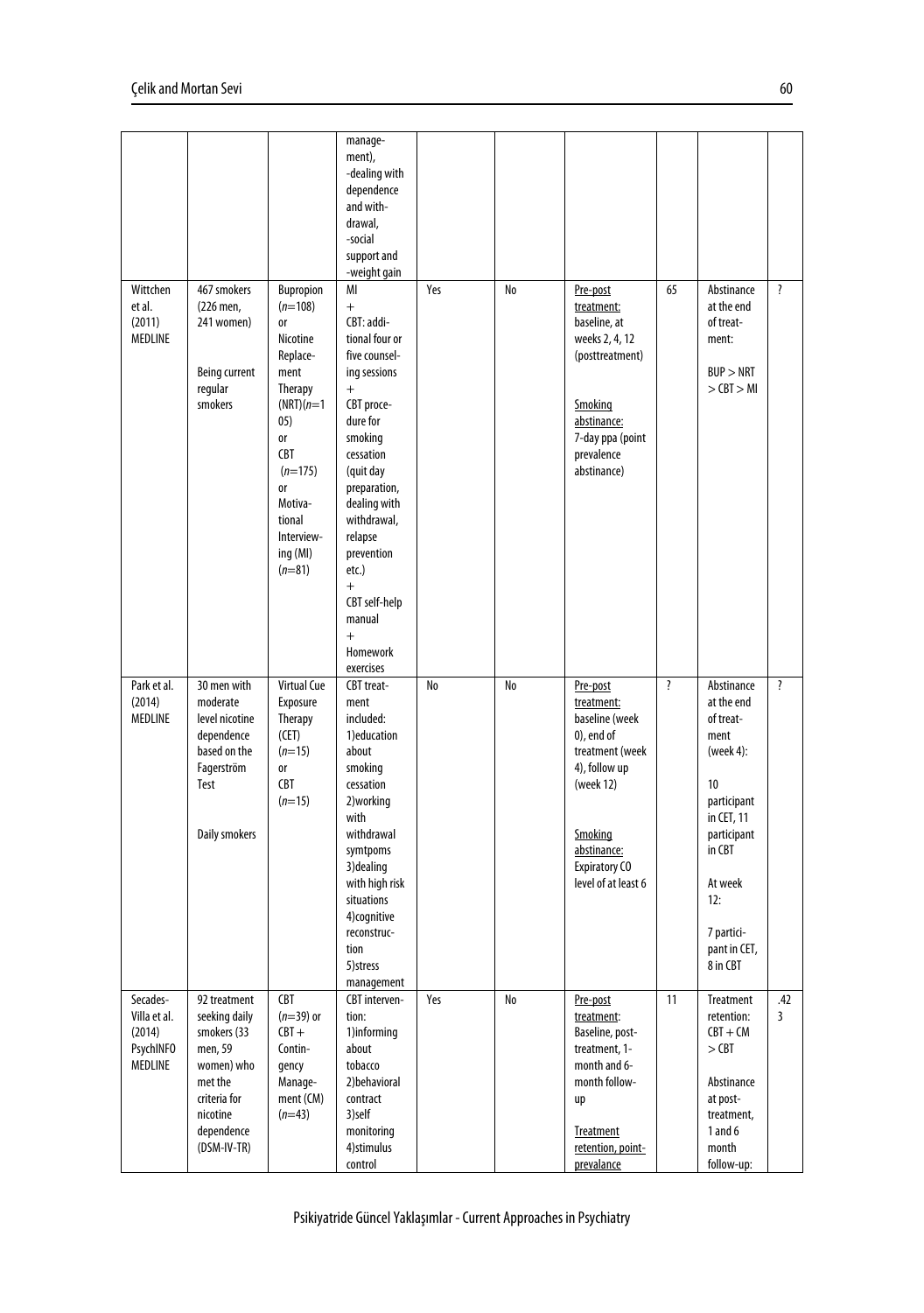|                                    | At least 10<br>cigarettes per<br>day                                                    |                                                                                                                                                                                               | 5) dealing<br>with<br>withdrawal<br>symptoms<br>6) physiologic<br>al feedback<br>7) training in<br>alternative<br>behaviors<br>8)social<br>reinforce-<br>ment of<br>abstinance<br>9) relapse<br>prevention<br>$\qquad \qquad +$<br>CM                                                                                                                                                                                                                                                                                                                                                                                                                   |     |    | abstinance and<br>continuous<br>abstinance:<br>7-day ppa<br>$CO < 4$ ppm<br>Cotinine level<br>$< 80$ ng/ml                                                         |    | $CBT + CM$<br>$>$ CBT                                                                                                                                                                                                                                   |   |
|------------------------------------|-----------------------------------------------------------------------------------------|-----------------------------------------------------------------------------------------------------------------------------------------------------------------------------------------------|---------------------------------------------------------------------------------------------------------------------------------------------------------------------------------------------------------------------------------------------------------------------------------------------------------------------------------------------------------------------------------------------------------------------------------------------------------------------------------------------------------------------------------------------------------------------------------------------------------------------------------------------------------|-----|----|--------------------------------------------------------------------------------------------------------------------------------------------------------------------|----|---------------------------------------------------------------------------------------------------------------------------------------------------------------------------------------------------------------------------------------------------------|---|
| Yalcin et<br>al. (2014)<br>MEDLINE | 350 partici-<br>pant (176<br>men, 174<br>women)<br>At least 10<br>cigarettes per<br>day | Control<br>Group<br>$(n=175)$<br>Study<br>Group<br>$(n=175)$<br>i) Behav-<br>ioral<br>Counseling<br>(BC)<br>ii) $BC +$<br><b>NRT</b><br>iii) $BC +$<br>Bupropion<br>iv) $BC +$<br>Varenicline | Both study<br>and control<br>groups get<br>the ST (40-<br>min session<br>of workshop)<br>Control<br>group:<br>150 min of<br>individualized<br>face to face<br>treatment for<br>6 months<br>Study group:<br>630 min of<br>group and<br>100 min of<br>individualized<br>face to face<br>treatment for<br>6 months<br>(anger<br>management<br>and stress<br>control<br>program):<br>1)identifying<br>triggers and<br>clues of anger<br>and stress,<br>2)identificatio<br>n of emotion-<br>al, behavioral<br>and physical,<br>responses to<br>it<br>3) relaxation<br>techniques,<br>4)coping<br>strategies,<br>5) stress<br>manage-<br>ment,<br>6)cognitive | Yes | No | Pre-post<br>treatment:<br>Pre-test, post-<br>test (after<br>treatment), 3<br>and 6 months<br>follow up.<br>Smoking<br>abstinance:<br>CO level of 10<br>ppm or less | 22 | Study<br>group's<br><b>Trait Anger</b><br>Scale and<br>Hopeless<br>Subscale<br>scores<br>decreased,<br>Self-<br>Confident<br>Subscale<br>scores<br>increased<br>No change<br>in Control<br>group's<br>Quit level:<br>Study<br>group<br>Control<br>group | ? |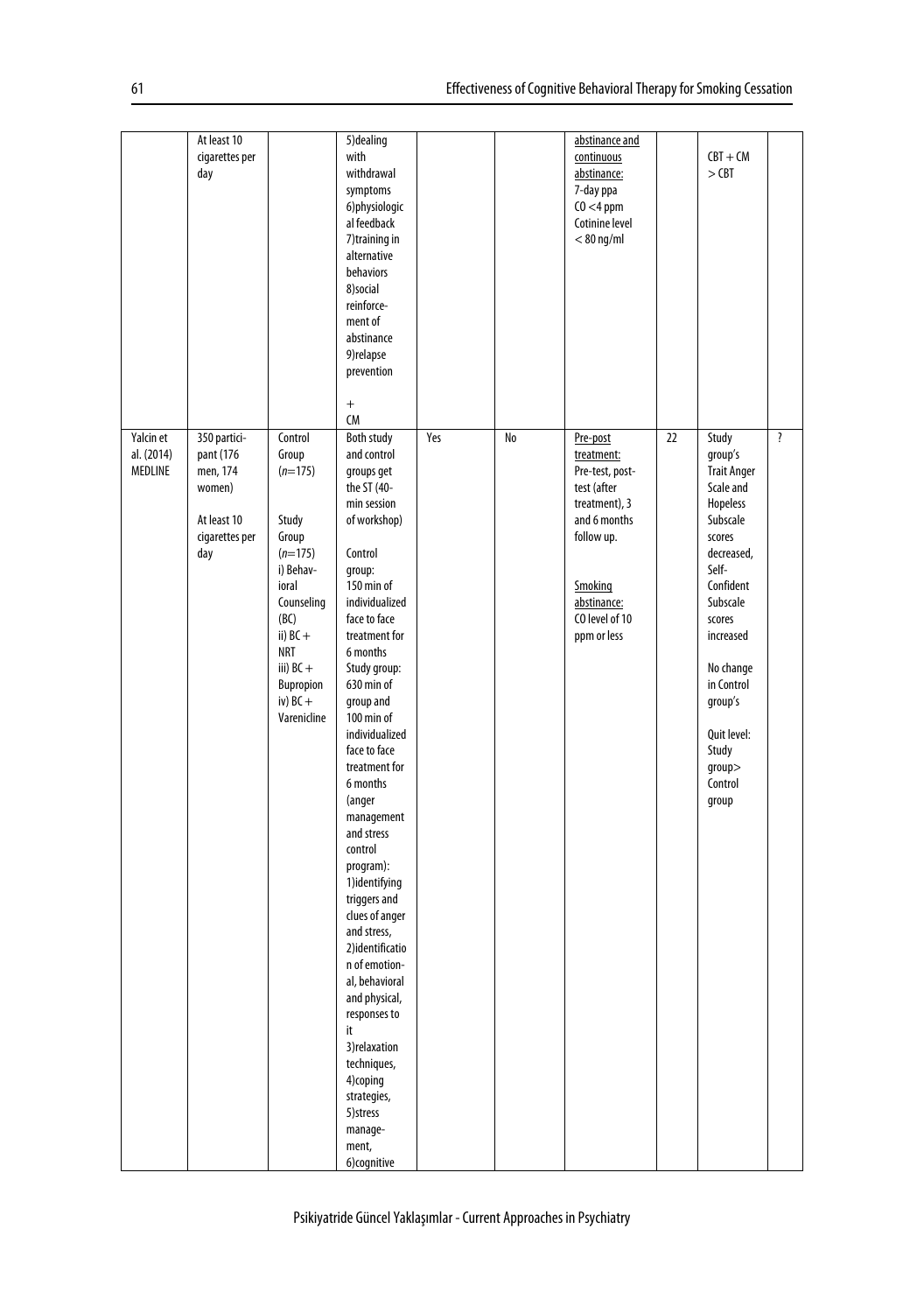|                                          |                                                                                                                                                                         |                                                                                                                                                                             | restructuring,<br>7) enhancing<br>social<br>communica-<br>tion                                                                                                                                                                                                                                                                                                                                                                                   |     |    |                                                                                                                                                                                                      |    |                                                                                                     |                         |
|------------------------------------------|-------------------------------------------------------------------------------------------------------------------------------------------------------------------------|-----------------------------------------------------------------------------------------------------------------------------------------------------------------------------|--------------------------------------------------------------------------------------------------------------------------------------------------------------------------------------------------------------------------------------------------------------------------------------------------------------------------------------------------------------------------------------------------------------------------------------------------|-----|----|------------------------------------------------------------------------------------------------------------------------------------------------------------------------------------------------------|----|-----------------------------------------------------------------------------------------------------|-------------------------|
| Lee et al.<br>(2015)<br><b>PsychINFO</b> | 277 inner city<br>pregnant<br>women (first<br>trimester)<br>Smoke one<br>puff a<br>cigarette in<br>the 30 days<br>prior to<br>recruitment                               | Cognitive<br>Behavioral<br>Counseling<br>Group<br>(CBC)<br>$(n=140)$<br><b>or</b><br>Best<br>Practice<br>Group (BP)<br>$(n=137)$                                            | CBC:<br>1) working on<br>cognitive-<br>behavioral<br>barriers of<br>quitting<br>2) developing<br>individualized<br>quit plan<br>3)identifying<br>postpartum<br>barriers and<br>triggers and<br>4) developing<br>coping skills<br>BP:<br>1) asking<br>about<br>smoking<br>2) advising to<br>stop smoking<br>3) assessing<br>motivation to<br>quit<br>4) assisting<br>with<br>strategies<br>and resources<br>5) arranging<br>specific<br>follow-up | Yes | No | Pre-post<br>treatment:<br>Baseline,<br>prenatal follow-<br>up, 1 month and<br>5 month<br>postpartum<br>follow-up<br>Smoking<br>abstinance:<br>7-day ppa<br>Cotinine levels<br>$<$ 10 mg              | 63 | 7-day ppa:<br>CBC > BP                                                                              | .15                     |
| Weidberg<br>et al.<br>(2015)<br>MEDLINE  | 123 treat-<br>ment seeking<br>smokers who<br>met diagnosis<br>of Nicotine<br>dependence<br>(DSM-IV-TR)<br>(51 men, 72<br>women)<br>At least 10<br>cigarettes per<br>day | CBT<br>$(n=47)$<br><b>or</b><br>$CBT + CM$<br>$(n=69)$ :<br>-smoking<br>abstinance<br>is<br>reinforced<br>progres-<br>sive<br>reductions<br>in cotinine<br>is<br>reinforced | CBT: 6-week<br>1 hour<br>sessions<br>-information<br>about<br>tobacco<br>-a behavioral<br>contract<br>-self<br>monitoring<br>and graphical<br>representa-<br>tion of<br>cigarette<br>smoking,<br>-nicotine<br>fading,<br>-stimulus<br>control,<br>-strategies for<br>controlling<br>nicotine<br>withdrawal<br>symptoms,<br>physiological<br>feedback<br>consumption,                                                                             | Yes | No | Pre-post<br>treatment:<br>intake, end of<br>treatment, 6-<br>month follow up<br>Smoking<br>abstinance:<br>Self-report<br><b>Breath CO level</b><br>$< 4$ ppm<br>and<br>Cotinine test<br>$< 80$ ng/ml | 11 | End of<br>treatment:<br>$CBT + CM$<br>$>$ CBT<br>No<br>significant<br>difference<br>at follow<br>up | $\overline{\mathbf{?}}$ |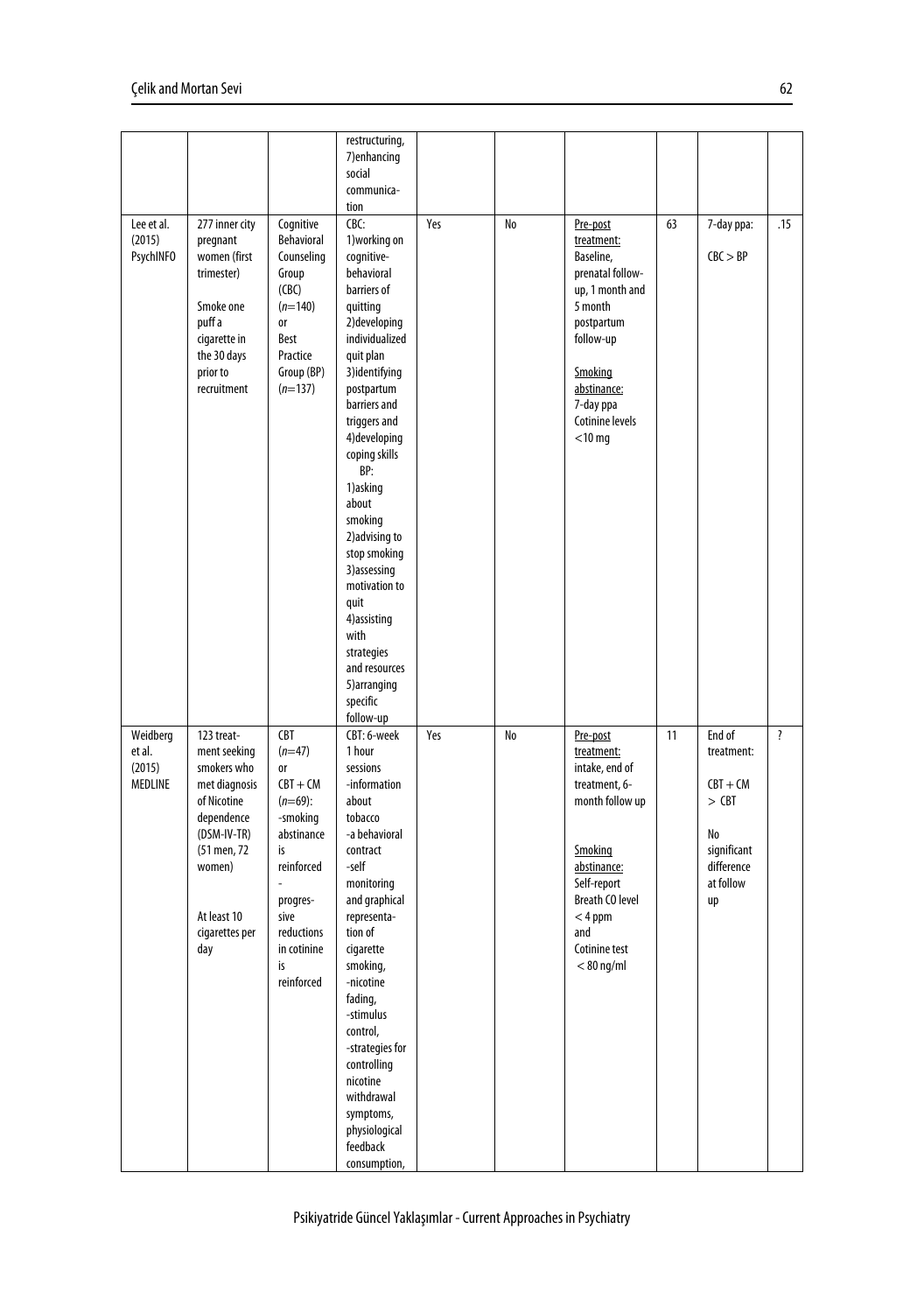|                                                                  |                                                                                                                                                                       |                                                                                                                                                                         | -training<br>in alternative<br>behaviors,<br>-social<br>reinforce-<br>ment of<br>objectives<br>completion<br>and absti-<br>nence, and<br>-relapse<br>prevention<br>strategies                                                                                                                                                                                                                               |     |    |                                                                                                                                                                                   |    |                                                                                                       |                    |
|------------------------------------------------------------------|-----------------------------------------------------------------------------------------------------------------------------------------------------------------------|-------------------------------------------------------------------------------------------------------------------------------------------------------------------------|-------------------------------------------------------------------------------------------------------------------------------------------------------------------------------------------------------------------------------------------------------------------------------------------------------------------------------------------------------------------------------------------------------------|-----|----|-----------------------------------------------------------------------------------------------------------------------------------------------------------------------------------|----|-------------------------------------------------------------------------------------------------------|--------------------|
| López-<br>Núñez et<br>al. (2016a)<br><b>PsychINFO</b><br>MEDLINE | 92 treatment<br>seeking<br>smokers (33<br>men, 59<br>women)<br>At least 10<br>cigarettes per<br>day                                                                   | CBT<br>$(n=49)$<br><b>or</b><br>$CBT + CM$<br>$(n=43)$                                                                                                                  | CBT:<br>-behavioral<br>contracts,<br>-self-<br>monitoring of<br>consumption,<br>-nicotine<br>fading,<br>-strategies for<br>controlling<br>withdrawal<br>symptoms,<br>-physiological<br>feedback<br>consumption,<br>-and relapse<br>prevention<br>strategies.<br>CM: nicotine<br>abstinance<br>was rein-<br>forced with<br>increasing the<br>magnitude of<br>reinforce-<br>ment with a<br>voucher<br>program | Yes | No | Pre-post<br>treatment:<br>baseline, 6-<br>month follow up<br>Smoking<br>abstinance:<br>Self-report<br><b>Breath CO level</b><br>$<$ 4 ppm<br>and<br>Cotinine test<br>$< 80$ ng/ml | 10 | Continuous<br>abstinance:<br>$CBT + CM$<br>$>$ CBT<br>6-month<br>abstinance:<br>$CBT + CM$<br>$>$ CBT | $\overline{\cdot}$ |
| López-<br>Núñez et<br>al.<br>(2016b)<br><b>PsychINFO</b>         | Treatment<br>seeking 154<br>smokers who<br>met diagnosis<br>of Nicotine<br>dependence<br>(DSM-IV-TR)<br>(59 men, 95<br>women)<br>At least 10<br>cigarettes per<br>day | <b>CBT</b><br>$(n=48)$<br><sub>or</sub><br>$CBT + CMA$<br>(CM for<br>Abstinance<br>$(n=51)$<br><b>or</b><br>$CBT + CMS$<br>(CM for<br>Shaping<br>Cessation)<br>$(n=55)$ | <b>CBT</b> based on<br>Becoña and<br>Vázquez,<br>$(1997)$ ,<br>Secades-Villa<br>et al. (2009)<br>studies<br>1)informing<br>participants<br>about<br>tobacco<br>2) behavioral<br>contract<br>3)self-<br>monitoring<br>4) stimulus<br>control<br>5) dealing<br>with<br>withdrawal<br>symptoms                                                                                                                 | Yes | No | Pre-post<br>treatment:<br>Baseline, 6-<br>month follow up<br>Smoking<br>abstinance:<br>7 day ppa<br>CO level of 4<br>ppm or less<br>Cotinine level of<br>80 ng/ml or less         | 16 | $ln-$<br>treatment<br>smoking<br>abstinance:<br>Both<br>$CBT+CM$<br>procedures<br>$>$ CBT<br>alone    | .17                |

Psikiyatride Güncel Yaklaşımlar - Current Approaches in Psychiatry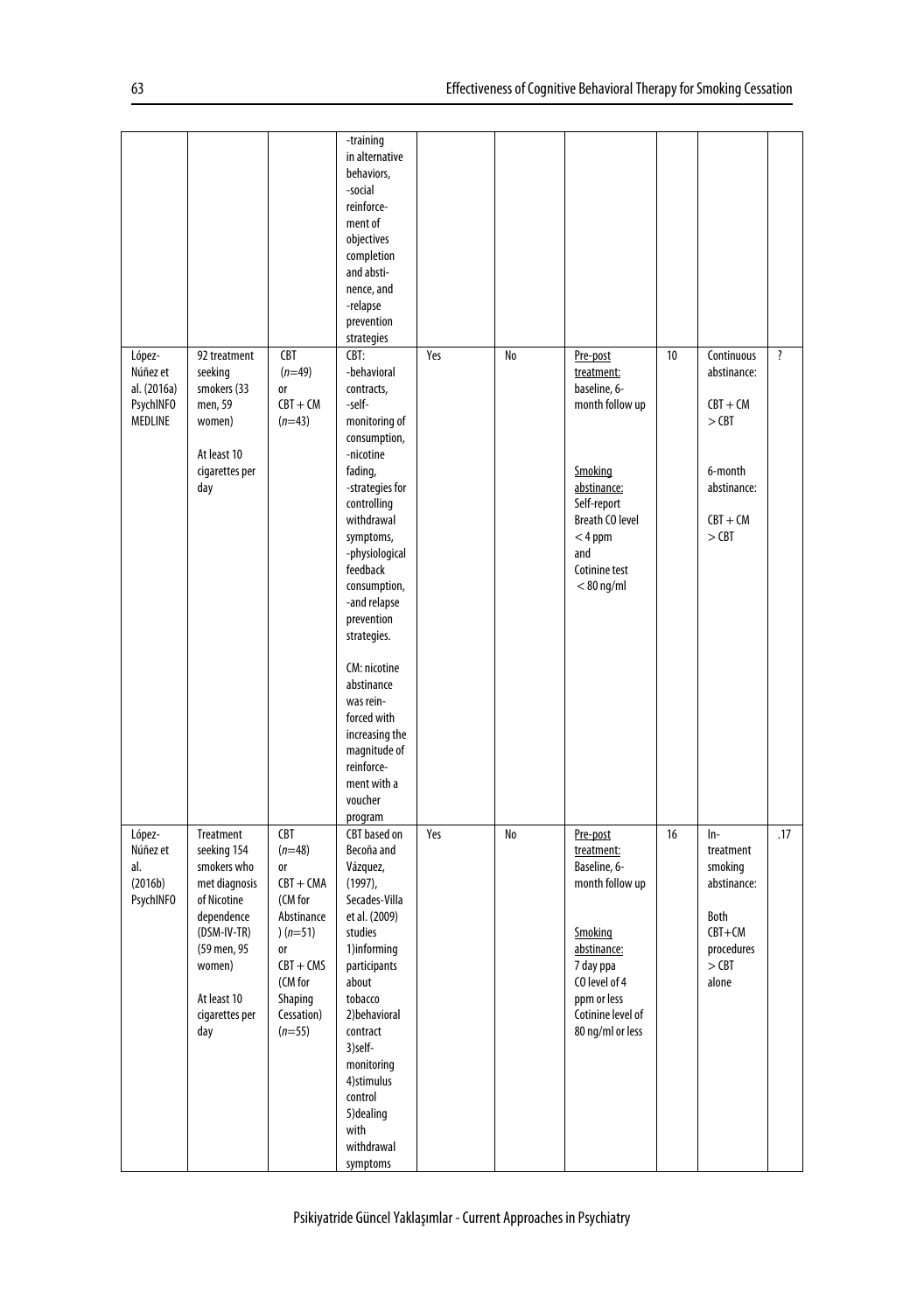|                                     |                                                                                                                                                      |                                                                                                         | 6)physiologic<br>al feedback<br>7) working on<br>alternative<br><b>behaviors</b><br>8)social<br>reinforce-<br>ment of<br>abstinance<br>9) relapse<br>prevention                                                                                                                                                                                                                                                                                                                                                              |     |     |                                                                                                                                                                                                                                                                            |    |                                                                                                                                                                                                |                         |
|-------------------------------------|------------------------------------------------------------------------------------------------------------------------------------------------------|---------------------------------------------------------------------------------------------------------|------------------------------------------------------------------------------------------------------------------------------------------------------------------------------------------------------------------------------------------------------------------------------------------------------------------------------------------------------------------------------------------------------------------------------------------------------------------------------------------------------------------------------|-----|-----|----------------------------------------------------------------------------------------------------------------------------------------------------------------------------------------------------------------------------------------------------------------------------|----|------------------------------------------------------------------------------------------------------------------------------------------------------------------------------------------------|-------------------------|
| Sheffer et<br>al. (2017)<br>MEDLINE | Primarily<br>ethnically,<br>racially<br>minority, and<br>socioeconom-<br>ically<br>disadvan-<br>taged 227<br>daily smokers<br>(164 men, 63<br>women) | Standard<br>Treatment<br>(StdT)<br>$(n=113)$<br><b>or</b><br>Adapted<br>Treatment<br>(AdT)<br>$(n=114)$ | AdT:<br>Standard<br><b>Treatment</b><br>adapted for<br><b>lower SES</b><br>smokers<br>StdT: CBT for<br>tobacco<br>dependence<br>(6-weekly<br>1hour group<br>sessions)<br>1)identifying<br>cue-urge-<br>smoking cycle<br>2)individualiz<br>ed coping<br>strategies for<br>urges and<br>triggers<br>3)self<br>monitoring<br>4) goal setting<br>5) stress<br>management<br>6)problem<br>solving<br>7) conflict<br>management<br>8)tobacco<br>refusal<br>training<br>9) enhancing<br>social support<br>10) relapse<br>prevention | Yes | Yes | Pre-post<br>treatment:<br>Baseline, initial<br>abstinance, 3<br>and 6 months<br>follow up<br>1) latency to<br>relapse, 2) initial<br>abstinence, and<br>3) biochemically<br>confirmed 7-day<br>point prevalence<br>abstinence 3<br>and 6 months<br>after the quit<br>date. | 29 | AdT<br>decreased<br>days to<br>relapse for<br><b>lower SES</b><br>groups<br>compared<br>to StdT<br>In AdT,<br>lower SES<br>groups<br>maintained<br>abstinance<br>more than<br>in StdT<br>group | $\overline{\mathbf{?}}$ |

# **Method**

For the literature review, The PsycINFO, PsycARTICLES and MEDLINE databases were searched with the following keywords in the abstracts of articles: 1) smoking cessation and cognitive behavioral therapy, 2) smoking cessation and cognitive behavioral intervention, and 3) smoking cessation and cognitive behavioral treatment. Among the accessed articles, ones that did not include effectiveness of cognitive behavioral treatment were excluded. Also, regardless of their race, ethnicity or socioeconomic level, smokers who are older than 18 years old, who does not have any diagnosis according to DSM-IV-TR or DSM-V, who does not use related medications and who does not have any serious physical/physiological illness are included in this study. Accordingly, relevant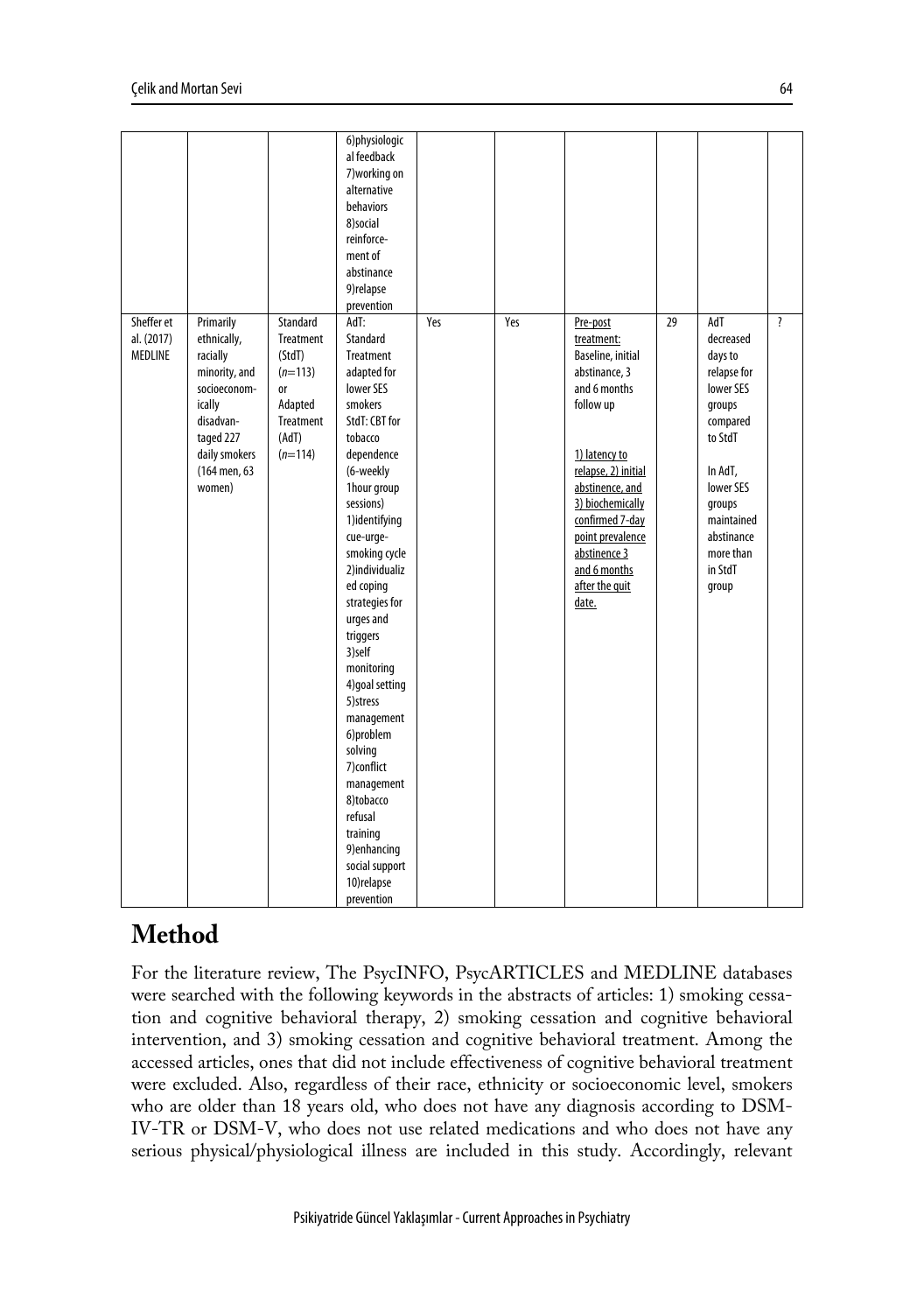articles in English are reviewed. Detailed information about the articles are listed chronologically in Table 1 and Table 2.

# **Results**

# **Characteristics of methodologies of the studies**

### **Study population**

Samples of the studies were smokers who are at least 18 years old. The 'smoker' criteria changed from smoking a puff of cigarette in the last 30 days (for pregnant participants) (Lee et al. 2015), to smoking at least one pack of cigarette in a day (Alterman et al. 2011, Cinciripini et al. 1994). But for most of the studies daily smoking of at least 10 cigarettes were considered as a criterion of being smoker. For some studies, in addition to the daily consumption of cigarette, level of nicotine dependence according to the Fagerström Test or DSM-IV-TR was also essential (e.g. López-Núñez et al. 2016, Park et al. 2014). Sample sizes of the studies have ranged from 30 (Park et al. 2014) to 467 (Wittchen et al. 2011).

#### **Treatment and control/comparison group**

Cognitive-behavioral theory-based treatments are used in the studies in various ways. However, essential and common components of CBT in the studies were as follow: psychoeducation, dealing with dependence and withdrawal, stimulus control, selfmonitoring, mood management, coping skills and relapse prevention.

In some of the studies, efficacy of CBT techniques is compared to contingency management (López-Núñez et al. 2016a, 2016b, Pollak et al. 2007, Secades-Villa et al. 2014, Weidberg et al. 2015). There was one study comparing CBT with Acceptance and Commitment Therapy (ACT) (Hernandez-Lopez et al. 2009). And there was one study in which CBT was compared to Virtual Cue Exposure Therapy (Park et al. 2014). In 9 of the studies, CBT was compared to either Nicotine Replacement Therapy (NRT) or medication (Bupropion, Nortriptyline or Varenicline) or both (e.g. Hall et al. 1998, Rovina et al. 2009).

#### **Assignment to treatment groups**

In 18 of the studies, participants were randomly assigned to treatment conditions. Out of total 20 studies, only in two of them (Cinciripini et al. 1994, Park et al. 2014) randomization was not used, although a comparison group existed.

#### **Measurement methods**

Since the focus was efficacy of a treatment on smoking cessation, in all studies included in this review smoking status of participants are measured before and after the treatment. So, the main outcome variable was "smoking status/abstinence rate" which was evaluated with pre-treatment/post-treatment method. In most of the studies, main measures were self-report abstinence status, expiratory breath CO level, and urine cotinine test level and agreement between all three was necessary. In this way, participants' smoking cessation status was evaluated with 24-hours, 7-day or 30-day point prevalence abstinence.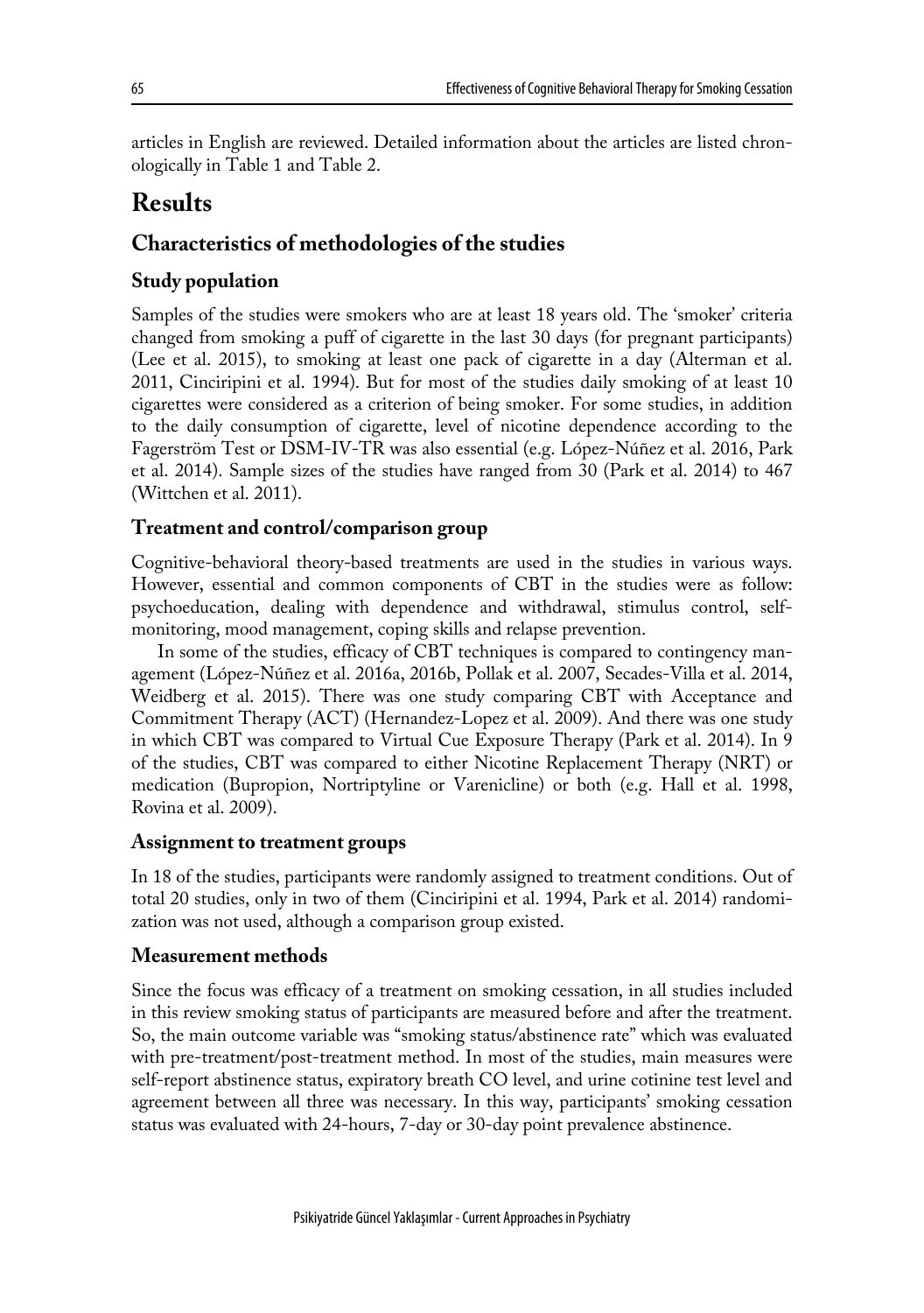Although the main focus was smoking cessation, different measurements were also used in some studies. To give an example; Beck Depression Inventory, Fagerström Test for Nicotine Dependence, State Trait Anxiety Scale and so on (e.g. Hall et al. 1998).

Besides, in 4 of the 20 studies, an independent assessor was present in pre-test, posttest and/or follow up evaluations (Hernandez-Lopez et al. 2009, Pollak et al. 2007, Schmitz et al. 2007 & Sheffer et al. 2017). Among 20 studies reviewed, only in one of them, follow-up assessment was not mentioned (Wittchen et al. 2011). The range of follow-up assessments in other studies were between 1 month (Lee et al. 2015, Secades-Villa et al. 2014) to 104 weeks (Hall et al. 2009; 2011, Hendriks et al. 2011). Follow-up assessments were longer than 1-year in 4 studies (Hall et al. 1998; 2009; 2011, Hendricks et al. 2010).

## **Content and application of CBT programs**

### **CBT techniques**

One of the most frequently used CBT techniques was relapse prevention specifically mentioned in 8 studies (e.g. López-Núñez et al. 2016, Secades-Villa et al. 2014). In 4 of the studies, treatments included mood management strategies (Hall et al. 1998; 2009; 2011, Hendriks et al. 2010). In 3 studies, following five components were commonly used; motivational intervention, mood management, dealing with dependence and withdrawal, social support and addressing weight gain (Hall et al. 2009; 2011, Hendriks et al. 2010).

| <b>Study</b>                     | <b>Duration of</b> | Number of          | <b>Frequency of</b> | Number of               | <b>Number of</b> | <b>Group or</b>   |
|----------------------------------|--------------------|--------------------|---------------------|-------------------------|------------------|-------------------|
|                                  | <b>Sessions</b>    | <b>Sessions</b>    | <b>Session</b>      | <b>Therapists</b>       | <b>Members</b>   | <b>Individual</b> |
| Cinciripini et al. (1994)        | $90 - min$         | 8 sessions         | Once a week         | 7                       | $5 - 7$          | Group             |
| Cinciripini et al. (1996)        | 2 hours            | 9 sessions         | Once a week         | 2 therapists            | $7 - 11$         | Group             |
| Hall et al. (1998)               | 2 hours            | 10 sessions        | 10 sessions         | 3 therapists            | $5 - 11$         | Group             |
|                                  |                    |                    | over 8 weeks        |                         |                  |                   |
| Pollak et al. (2007)             | $25.7$ min on      | 6 sessions         | 1st and 2nd         | $\overline{\mathbf{?}}$ | $\mathbf{1}$     | Individual        |
|                                  | average            |                    | session 48          |                         |                  |                   |
|                                  |                    |                    | hours apart         |                         |                  |                   |
|                                  |                    |                    |                     |                         |                  |                   |
|                                  |                    |                    | 3rd session 2-4     |                         |                  |                   |
|                                  |                    |                    | weeks apart         |                         |                  |                   |
|                                  |                    |                    | 4th, 5th, 6th       |                         |                  |                   |
|                                  |                    |                    | sessions 2-4        |                         |                  |                   |
|                                  |                    |                    | weeks apart         |                         |                  |                   |
| Schmitz et al. (2007)            | $60$ -min          | 7 sessions         | Once a week         | 2 therapists            | $4 - 8$          | Group             |
| Hall et al. (2009)               | 20-40 min          | 11 sessions        | 2 weeks apart       | ŗ                       | 1                | Individual        |
|                                  |                    |                    | during weeks        |                         |                  |                   |
|                                  |                    |                    | $10 - 16$           |                         |                  |                   |
|                                  |                    |                    | 4 weeks apart       |                         |                  |                   |
|                                  |                    |                    | during weeks        |                         |                  |                   |
|                                  |                    |                    | $20 - 36$           |                         |                  |                   |
|                                  |                    |                    | 8 weeks apart       |                         |                  |                   |
|                                  |                    |                    | during weeks        |                         |                  |                   |
|                                  |                    |                    | 44-52               |                         |                  |                   |
| Hernandez-Lopez et al.<br>(2009) | $90 - min$         | 7 sessions         | Once a week         | 1 therapist             | $8 - 10$         | Group             |
| Rovina et al. (2009)             | 1 hour             | $\overline{\cdot}$ | Once a week         | 1 therapist             | 10 at most       | Group             |

#### **Table 2. Therapy characteristics of CBT**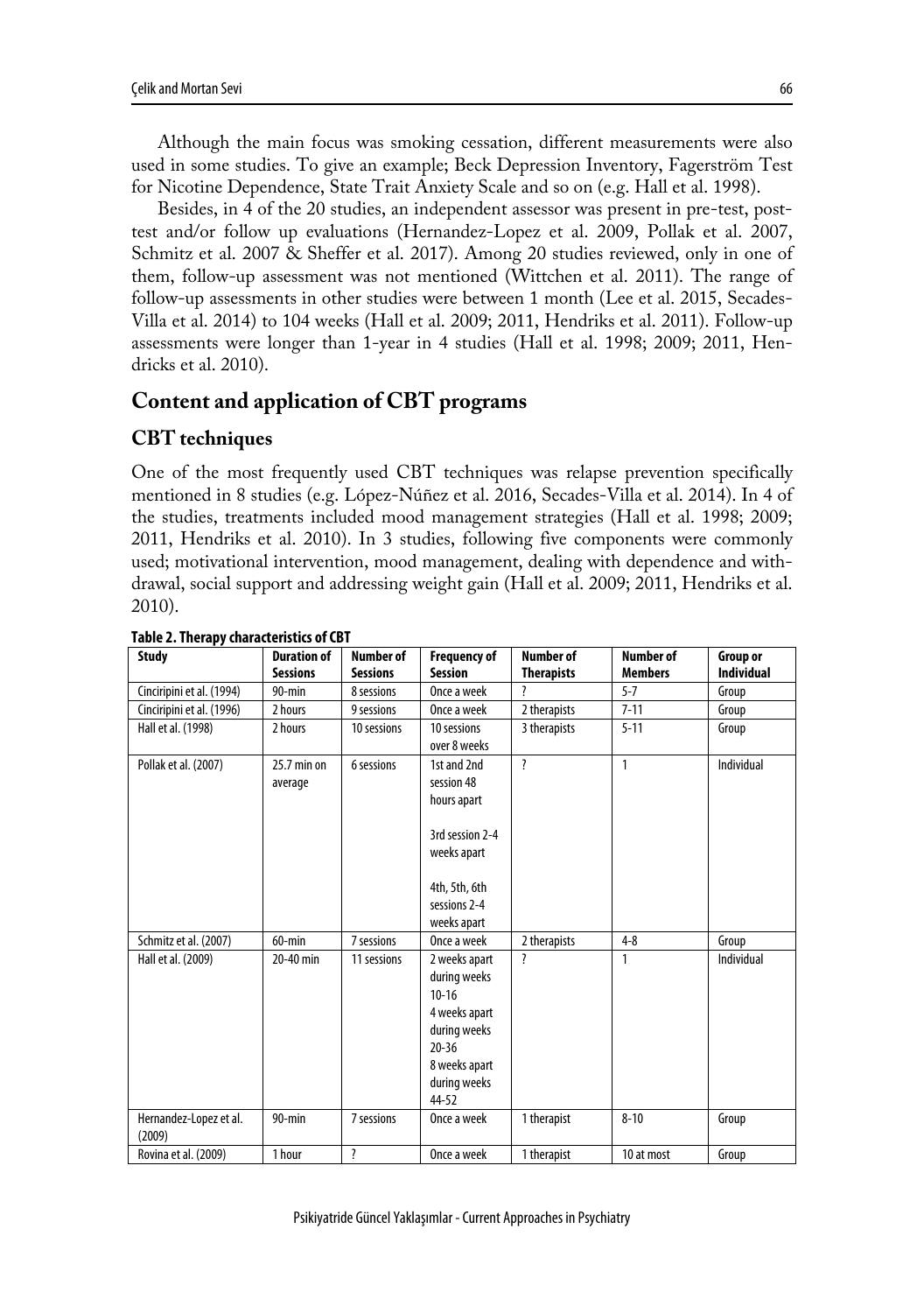|                         |                       |               | for the first           |                          |                         |            |
|-------------------------|-----------------------|---------------|-------------------------|--------------------------|-------------------------|------------|
|                         |                       |               | month                   |                          |                         |            |
|                         |                       |               | 3 weeks apart           |                          |                         |            |
|                         |                       |               | for the next 19-        |                          |                         |            |
|                         |                       |               | week period             |                          |                         |            |
| Hendricks et al. (2010) | 20-40 min             | 11 sessions   | At weeks 10,            | $\overline{\cdot}$       | $\mathbf{1}$            | Individual |
|                         |                       |               | 12, 14, 16, 20,         |                          |                         |            |
|                         |                       |               | 24, 28, 32, 36,         |                          |                         |            |
|                         |                       |               | 44, and 52              |                          |                         |            |
| Alterman et al. (2011)  | 45-50 min             | 12 sessions   | Once a week             | 4 therapists             | $\mathbf{1}$            | Individual |
| Hall et al. (2011)      | 20-40 min             | 11 sessions   | 2 weeks apart           | $\overline{\mathbf{z}}$  | $\mathbf{1}$            | Individual |
|                         |                       |               | during weeks            |                          |                         |            |
|                         |                       |               | $12 - 20$               |                          |                         |            |
|                         |                       |               | 4 weeks apart           |                          |                         |            |
|                         |                       |               | during weeks            |                          |                         |            |
|                         |                       |               | $20 - 52$               |                          |                         |            |
|                         | 20-30 min             |               |                         |                          |                         | Individual |
| Wittchen et al. (2011)  |                       | 4 sessions (5 | Baseline, at            | $\overline{\cdot}$       | $\mathbf{1}$            |            |
|                         |                       | optional?     | weeks 2, 4, 6           |                          |                         |            |
|                         |                       |               | (optional) and          |                          |                         |            |
|                         |                       |               | 12                      |                          |                         |            |
| Park et al. (2014)      | $\boldsymbol{\gamma}$ | 4 sessions    | Once a week             | 1 therapist              | $\mathbf{1}$            | Individual |
| Secades-Villa et al.    | 1 hour                | 6 sessions    | Once a week             | ?                        | $5 - 6$                 | Group      |
| (2014)                  |                       |               |                         |                          |                         |            |
| Yalcin et al. (2014)    | 90 min                | 5 sessions    | Once a week             | $\overline{\mathbf{z}}$  | $\mathbf{1}$            | Individual |
| Lee et al. (2015)       | 45 min for            | 4 sessions    | $\overline{\mathbf{?}}$ | 1 therapist              | $\mathbf{1}$            | Individual |
|                         | session 1             |               |                         |                          |                         |            |
|                         | 15 min for            |               |                         |                          |                         |            |
|                         | session 2             |               |                         |                          |                         |            |
|                         | 45 min for            |               |                         |                          |                         |            |
|                         | session 3             |               |                         |                          |                         |            |
|                         | 15 min for            |               |                         |                          |                         |            |
|                         | session 4             |               |                         |                          |                         |            |
| Weidberg et al. (2015)  | 1 hour                | 6 sessions    | Once a week             | <sup>?</sup>             | 6                       | Group      |
| López-Núñez et al.      | 1 hour                | 6 sessions    | Once a week             | ŗ                        | $5 - 6$                 | Group      |
| (2016a)                 |                       |               |                         |                          |                         |            |
| López-Núñez et al.      | 1 hour                | 6 sessions    | Once a week             | <sup>?</sup>             | $5 - 6$                 | Group      |
| (2016b)                 |                       |               |                         |                          |                         |            |
| Sheffer et al. (2017)   | 1 hour                | 6 sessions    | Once a week             | $\overline{\mathcal{L}}$ | $\overline{\mathbf{?}}$ | Group      |

#### **Session characteristics**

For most of the studies sessions were held once a week, but for some studies sessions were at least two weeks apart (Hall et al. 2009; 2011, Hendriks et al. 2010, Wittchen et al. 2011). The number of the sessions were ranged between 4 (Lee et al. 2015, Park et al. 2014) to 12 (Alterman et al. 2011). Only in 1 study (Park et al. 2014) duration of sessions was not mentioned. For the rest of the studies durations ranged between 20-30 minutes to 2 hours. Among 20 studies 9 of them were held as individual therapies whereas 11 of them were group therapies.

#### **Number of group members and therapists**

Generally, the range of group sizes was 5-6. Only in 1 study (Sheffer et al. 2017) group size was not mentioned. For the other studies, the minimum number of members was 4 (Schmitz et al. 2007) and the maximum was 11 (Cinciripini et al. 1996; Hall et al. 1998).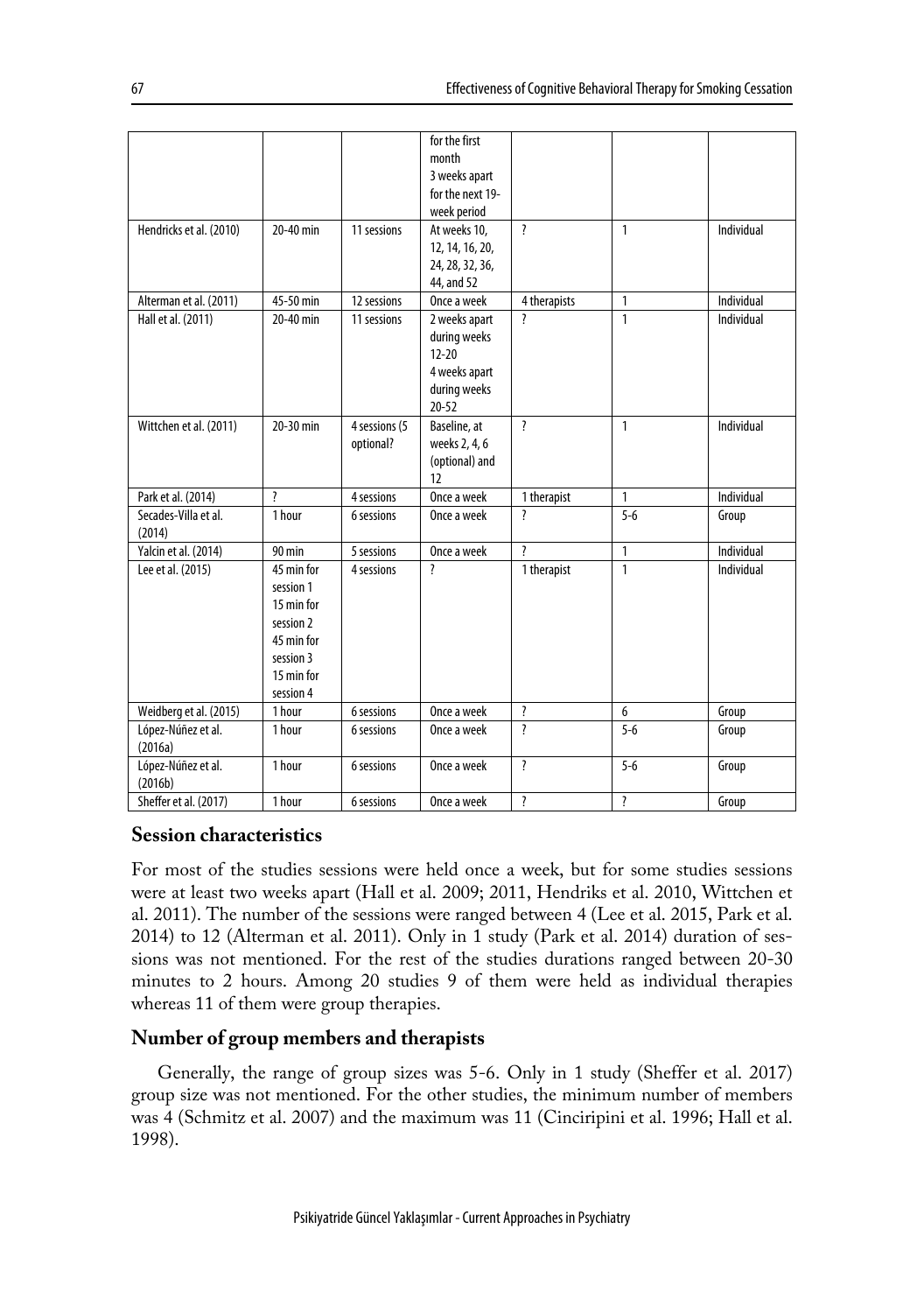For the number of the therapists, this information was reported only in 8 of 20 studies. The sessions were recruited by 4 therapists in one study (Alterman et al. 2011), 2 therapists in two studies (Cinciripini et al. 1996, Schmitz et al. 2007), 3 therapists in one study (Hall et al. 1998), and 1 therapist in four studies (e.g. Lee et al. 2015).

#### **Findings of the reviewed studies**

In terms of the effectiveness of smoking cessation treatment, in 10 of the studies CBTbased intervention was found to be superior to comparison groups. In those studies main comparison was with the control condition in which sometimes Standard Treatment was applied (e.g. Hall et al. 2009, Hendriks et al. 2010), and sometimes Nicotine Replacement Therapy (NRT) and/or medication was used (e.g. Hall et al. 2011) to compare.

In 4 of the studies, CBT was compared to NRT and/or medication which resulted as medication or NRT or their combination with CBT was more effective for smoking cessation compared to CBT alone (Cinciripini et al. 1996, Pollak et al. 2007, Rovina et al, 2009, Wittchen et al. 2011).

There was one study (Hall et al. 1998) where participants were either had Major Depressive Disorder History or not, and CBT treatment was found to be effective for MDD history positive participants compared to health education (control condition). Similarly, in a study CBT based standard treatment was compared to adapted treatment that was tailored for minority lower SES people and in adapted treatment participants from minority and lower SES found to be more abstinent (Sheffer et al. 2017).

Comparing CBT to Acceptance and Commitment Therapy (ACT) (Hernandez-Lopez et al. 2009), ACT gave higher abstinence rates whereas in CBT comparison to Virtual Cue Exposure Therapy (CET), CBT gave almost the same but slightly higher abstinence rates (Park et al. 2014). Moreover, in 4 studies Contingency Management (CM) element was also added to comparison in which abstinence rates were higher in CBT+CM condition compared to CBT alone (López-Núñez et al. 2016a, 2016b, Secades-Villa et al. 2014, Weidberg et al. 2015). Moreover, in 7 of the individual therapies CBT-based interventions were found to be superior to comparison groups (e.g. Alterman et al. 2011), while only 4 of the group therapies CBT was more efficient (e.g. Hall et al. 1998).

### **Discussion**

The aim of this study was to systematically review the articles which included CBTbased smoking cessation effectiveness program. Articles in this present systematic review were published between 1994 and 2017. Of the 20 studies, only 3 were from 1990s while other 17 studies were from 2000s. Mainly, it was clearly seen that cognitive behavioral treatment was a prevalent option for smoking cessation. Comparisons were made with Standard Treatment, Nicotine Replacement Therapy (NRT), active medication (Bupropion, Varenicline or Nortriptyline), contingency management procedures, Acceptance and Commitment Therapy (ACT), and Virtual Cue Exposure Therapy (CET). It is important to emphasize that studies were mainly focused on the relapse prevention. This could explain the importance of the CBT-based treatment options, because techniques such as dealing with withdrawal and dependence, mood management, stimulus control and teaching of coping skill were main components and could be considered as helping to quit psychological dependence. Therefore, the likelihood of maintaining ab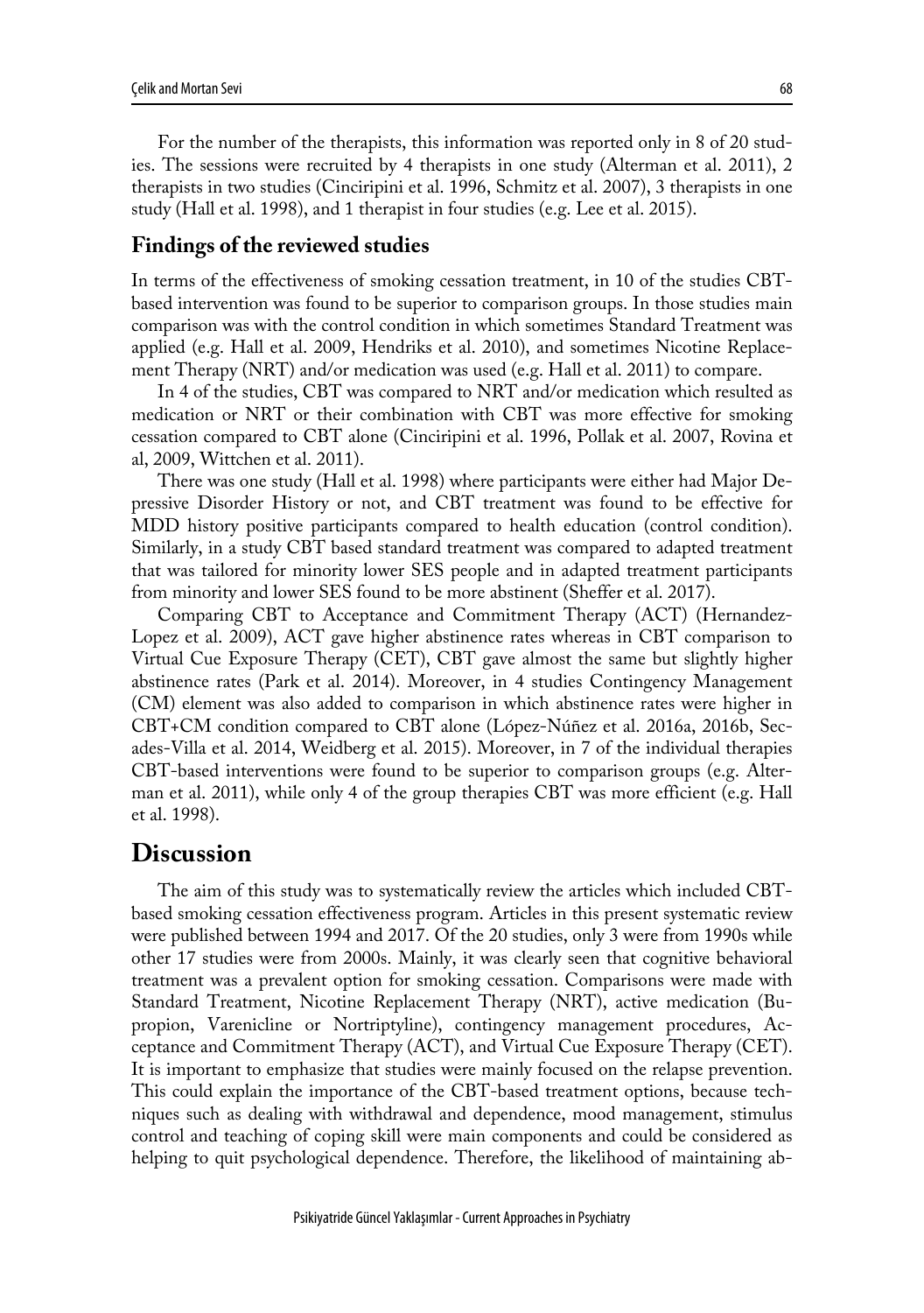stinence can increase. To make it clear, not the quitting itself but maintaining the abstinence is the crucial one, and CBT is a successful option for that. To put them all together, from the 20 studies reviewed, it was understood that CBT-based interventions are efficient with their effect on the underlying mechanisms of smoking, especially when combined with other supportive treatment options.

In those 20 studies, rather than group therapies, CBT-based treatments were more efficient when applied as individual therapies. Since there were only two study in which randomization was not used, the representativeness of the study can be considered as high. However, only in 4 of the studies an independent assessor was present. In the future studies, the representativeness, validity and reliability of the reviews will be even higher if more blind assessors are used.

When studies about smoking cessation with a CBT-based program in Turkey were searched, only one study has been found in Turkish Psychiatry Index. Study done by Yeşildal et al. (2014) was based on Allen Carr method to see its effectiveness on smoking cessation. In this study, there were 130 participants and 38% of them reported abstinence at the end of 1-year. This study can be considered as one and only contributor to the Turkish literature about smoking cessation. Therefore, it shows the need for more investigations and contributions to the field. When high smoker population in Turkey is considered, cessation studies are especially needed. Specifically, this systematic review could guide researchers who want to study on smoking cessation and could increase the interest as well as the contribution.

# **Conclusion**

To conclude, the psychological component of the tobacco dependence gains more attention as the burden of life increases. Thus, interventions which aim to work through not only cessation itself but also the maintenance of it become more and more important. This could be reason why CBT-based interventions are found to be successful which include techniques such as coping skills, problem solving techniques, mood management and relapse prevention, due to its contribution to the maintenance of abstinence. It should be taken into the consideration that there is high smoking population not only in Turkey but also in the World and only 1 in 40 people can successfully quit smoking and remain abstinent which makes it more important to treat both psychological and physiological dependence of smoking so that hazardous consequences of it can be prevented. In this study, 20 articles are included based on defined criteria. It could be seen that CBTbased treatments were effective for smoking cessation. This effectiveness gets higher when medication and NRT is also combined with CBT. Interventions like medication and NRT will help people to recover from physiological dependence whereas with CBTbased interventions people's assumption about smoking will change and they will become better at coping with stress and mood management. In this way, they can quit smoking permanently. As awareness about smoking increases and appropriate treatment options are applied, illnesses and deaths due to the use of tobacco can be prevented.

# **References**

Alterman AI, Gariti P, Mulvaney F (2001) Short- and long-term smoking cessation for three levels of intensity of behavioral treatment. Psychol Addict Behav, 15:261-264.

American Cancer Society (2007) Cancer Facts and Figures for African Americans 2007-2008. Atlanta, GA, American Cancer Society.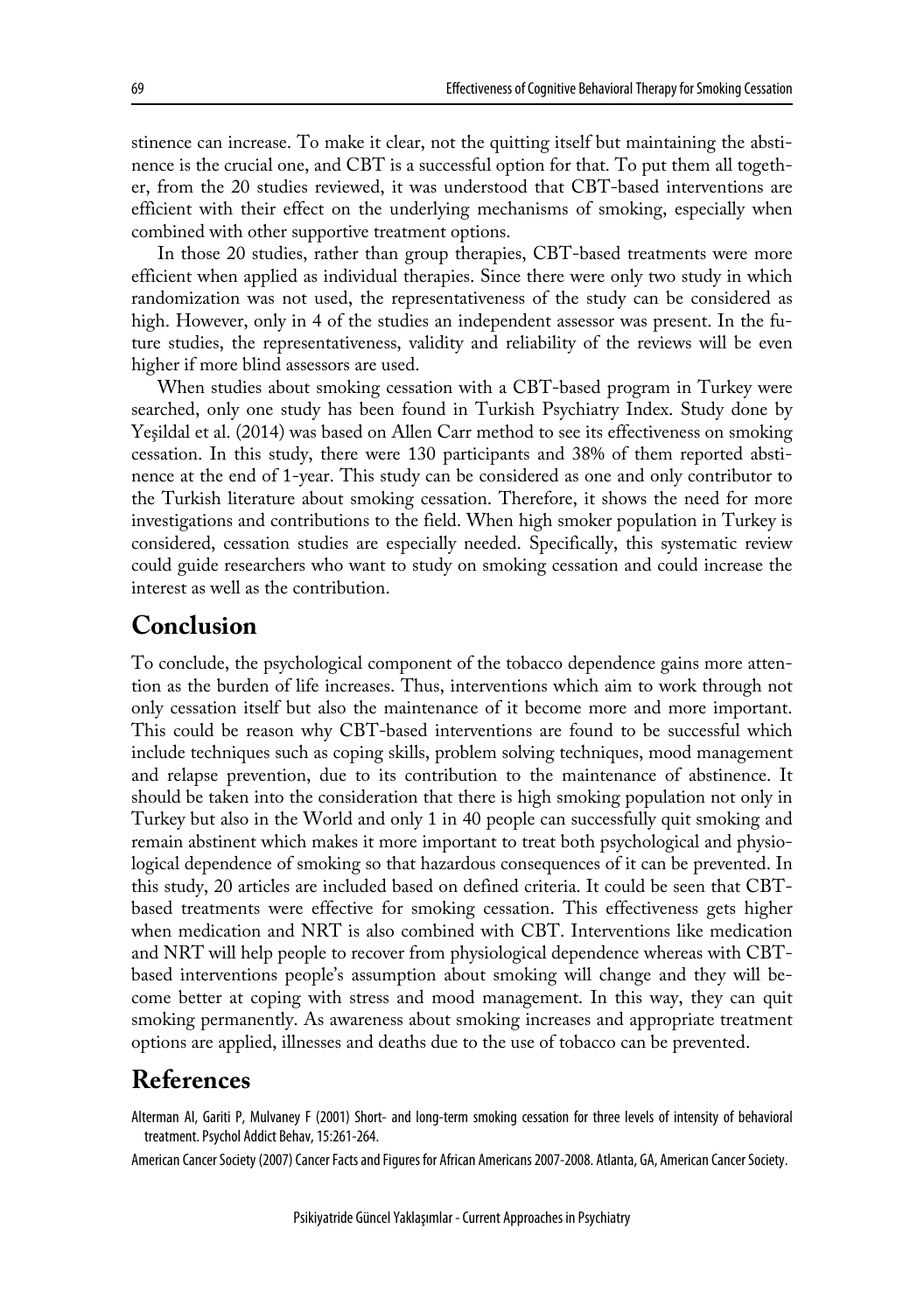American Lung Association (1995) Facts about Nicotine Addiction and Cigarettes .Chicago, IL, American Lıng Association.

- American Psychiatric Association (2013) Diagnostic and Statistical Manual of Mental Disorders (5th ed.). Washington, DC American Psychiatric Association r.
- Argüder E, Karalezli A, Hezer H, Kılıç H, Er M, Hasanoğlu HC (2013) Factors affecting the success of smoking cessation. Turk Toraks Derg, 14: 81-7.
- Beck JS (2011) Cognitive Behavior Therapy: Basics And Beyond. 2nd ed. New York, Guilford Press.
- Becoña E, Vázquez FL (1997) Does using relapse prevention increase the efficacy of a program for smoking cessation? An empirical study. Psychol Rep, 81:291–296.
- Becoña E, Vázquez MI, Miguez MC, Fernández del Río E, López-Durán A, Martínez Ú et al. (2013) Smoking habit profile and healthrelated quality of life. Psicothema, 25:421-426.
- Cahill K, Stevens S, Perera R, Lancaster T. (2013) Pharmacological interventions for smoking cessation: an overview and network meta-analysis. Cochrane Database Syst Rev, 5:CD009329.
- Cavallo DA, Cooney JL, Duhig A., Smith AE, Liss TB, McFedridge AK et al (2007) Combining cognitive behavioral therapy with contingency management for smoking cessation in adolescent smokers: a preliminary comparison of two different CBT formats. Am J Addict, 16:469-474.
- Centers for Disease Control and Prevention (2008) Smoking-attributable mortality, years of potential life lost, and productivity losses-United States, 2000–2004. MMWR Recomm Rep, 57:1226–1228.
- Cinciripini PM, Lapitsky LG, Wallfisch A, Mace R, Nezami E, Vunakis HV (1994) An evaluation of a multicomponent treatment program involved scheduled smoking and relapse prevention procedures: initial findings. Addict Behav, 19:13-22.
- Cinciripini PM, Cinciripini LG, Wallfisch A, Haque W, Vunakis HV (1996) Behavior therapy and the transdermal nicotine patch: Effects on cessation outcome, affect and coping. J Consult Clin Psychol, 64:314-323.
- Dziegielewski SF, Eater JA (2000) Smoking cessation: Increasing practice understanding and time-limited intervention strategy. Fam Soc, 81:246-255.
- Fiore MC, Jaén CR, Baker TB, Bailey WC, Benowitz NL, Curry SJ et al. (2008) Treating Tobacco Use and Dependence: 2008 Update Clinical Practice Guideline. Rockville, MD: U.S. Department of Health and Human Services Public Health Service.
- Guimaraes FMCL, Nardi AE, Cardoso A, Valenca AM, da Conceicao EG, King ALS (2014) Cognitive-behavioral therapy treatment for smoking alcoholics in outpatients. Medical Express, 1(6):336-340.
- Hall SM, Munoz RF, Reus VI (1994) Cognitive-behavioral intervention increases abstinence rates for depressive-history smokers. J Consult Clin Psychol, 62:141-146.
- Hall SM, Reus VI, Munoz RF, Sees KL, Humfleet GL, Hartz DT et al. (1998) Nortriptyline and cognitive-behavioral therapy in the treatment of cigarette smoking. Arch Gen Psychiatry, 55:683-690.
- Hall SM, Humfleet GL, Munoz RF, Reus VI, Robbins JA, Prochaska JJ (2009) Extended treatment of older cigarette smokers. Addiction, 104:1043-1052.
- Hall SM, Humfleet GL, Munoz RF, Reus VI, Prochaska JJ, Robbins JA (2011) Using extended cognitive behavioral treatment and medication to treat dependent smokers. Am J Public Health, 101:2349-2356.
- Hendriks PS, Delucchi KL, Hall SM (2010) Mechanisms of change in extended cognitive behavioral treatment for tobacco dependence. Drug Alcohol Depend, 109:114-119.
- Hernandez-Lopez M, Luciano MC, Bricker JB, Roales-Nieto JG, Montesinos F (2009) Acceptance and commitment therapy for smoking cessation: a preliminary study of its effectiveness in comparison with cognitive behavioral therapy. Psychol Addict Behav, 23:723-730.
- Hollon SD, Beck AT (2004) Cognitive and cognitive behavioral therapies. In Bergin and Garfield's Handbook of Psychotherapy And Behavior Change , 5th ed (Ed MJ Lambert): 447–492. Hoboken, NJ, Wiley.
- Kılınç O (2010) Sigara bırakma tedavisinde davranışçı ve bilişsel yöntemler. In Tütün ve Tütün Kontrolü, 2nd ed. (Eds ZA Aytemur, Ş Akçay, O Elbek):479-484. Ankara, Aves Yayıncılık.
- Lee M, Miller SM, Wen KY, Azor Hui S, Roussi P, Hernandez E (2015) Cognitivebehavioral intervention to promote smoking cessation for pregnant and postpartum inner city women. J Behav Med, 38:932-943.
- Lichtenstein E, Glasgow RE (1992) Smoking cessation: What we have learned over the last decade? J Consult Clin Psychol, 60:518- 527.